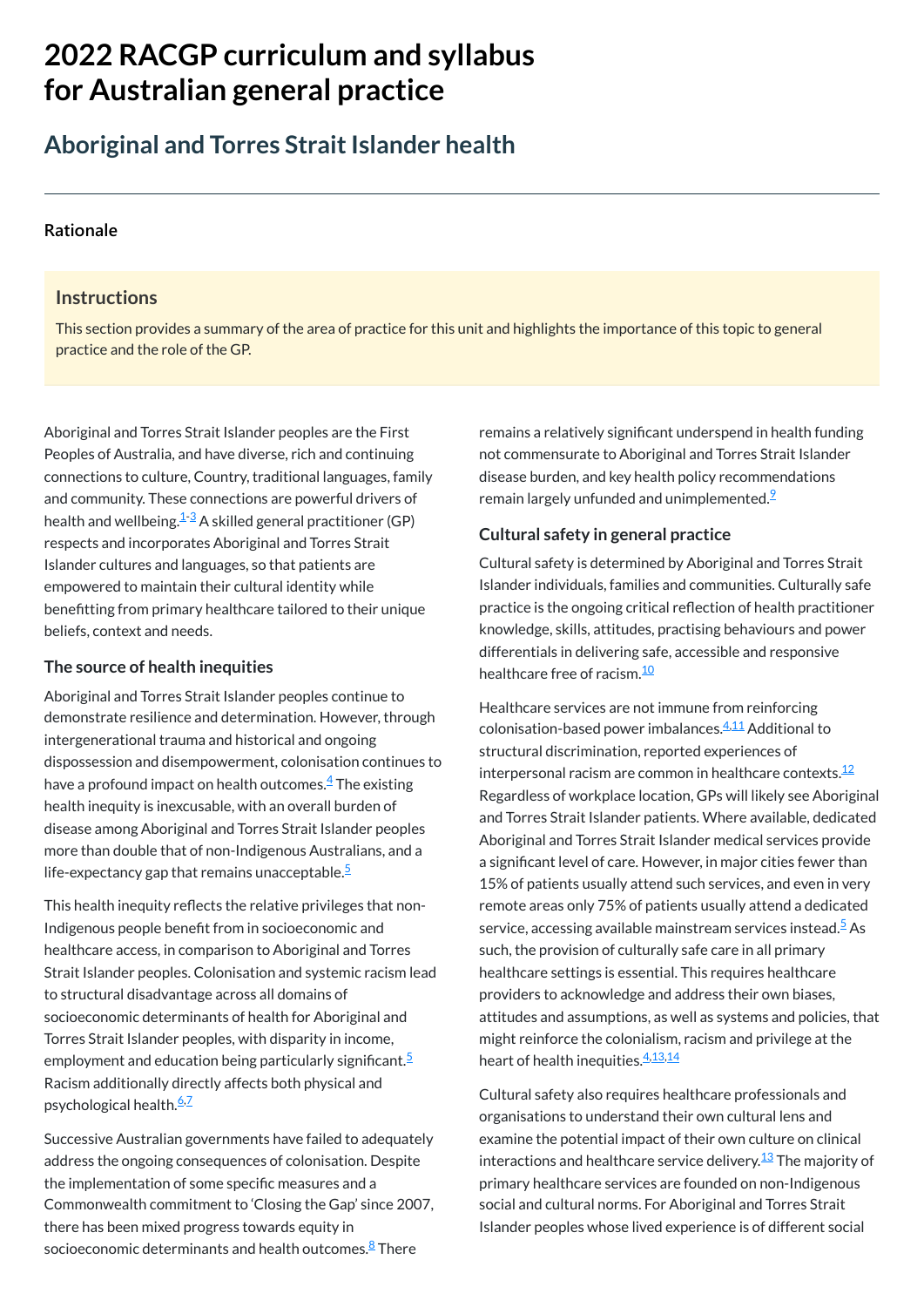Seeking to understand the cultural, historical and social fabric of the local community – and tailoring communication to local cultural communication styles and linguistic realities – can assist in building therapeutic relationships with communities, families and patients. $\frac{16,17}{2}$  $\frac{16,17}{2}$  $\frac{16,17}{2}$  $\frac{16,17}{2}$  $\frac{16,17}{2}$  In recognition of the significant diversity in language and cultural practices between and within urban, rural and remote Aboriginal and Torres Strait Islander communities, a focus on lifelong learning will contribute to ensuring care meets the specific beliefs, values and needs of each Aboriginal and Torres Strait Islander patient, as defined by them. Partnership building with local Aboriginal and Torres Strait Islander Elders, health professionals and organisations is an essential component for developing relevant knowledge and skills. $\frac{15,17}{2}$  $\frac{15,17}{2}$  $\frac{15,17}{2}$  $\frac{15,17}{2}$ 

and cultural norms, unfamiliarity, discomfort and an expectation that patients will conform to the system's norms can act as a barrier to healthcare.<sup>[15](#page-1-13)[,16](#page-1-14)</sup>

Aboriginal community controlled health organisations provide care aligned with Aboriginal and Torres Strait Islander cultures, values and community-driven goals for health and wellbeing. Non-Indigenous primary healthcare providers can learn ways to improve cultural safety from these models.

### **Cultural learning and self-reflective practice**

In undertaking this learning, it is important to remember that no practitioner can ever know everything about all Aboriginal and Torres Strait Islander peoples' cultures and communities, because cultural identity is complex, evolving and experienced uniquely by each Aboriginal and Torres Strait Islander person. Too much of an outward focus on the 'other' can reinforce stereotypes, assumptions and misunderstandings. A selfreflective focus creates humility, curiosity and a lifelong willingness to learn.<sup>[16](#page-1-14)[,18](#page-1-16)</sup> It is not lack of cultural knowledge of Aboriginal and Torres Strait Islander peoples that most contributes to poor therapeutic relationships, but rather a failure to understand the local colonial and sociocultural context in which healthcare encounters are occurring.<sup>[4](#page-1-2)[,13](#page-1-11)</sup>

#### **Advocacy**

Advocacy is also a required competency of the GP. Primary healthcare practitioners are uniquely placed to partner with Aboriginal and Torres Strait Islander patients, their families and communities, to advocate for support to mitigate barriers to equitable healthcare access. Additionally, GPs can be a powerful voice and ally in advocating for improved investment in culturally appropriate, structural responses to health inequity.

#### **References**

- <span id="page-1-0"></span>1.Bourke S, Wright A, Guthrie J, Russell L, Dunbar T, Lovett R. Evidence review of indigenous culture for health and wellbeing. Int J Health, Wellness & Society 2018;8(4). doi: DOI:10.18848/2156-8960/CGP/v08i04/11-27
- 2. Jones R, Thurber KA, Chapman J, et al. Study protocol: our cultures count, the Mayi Kuwayu study, a national longitudinal study of Aboriginal and Torres Strait islander wellbeing. BMJ open 2018;8(6). doi: 10.1136/bmjopen-2018-023861
- <span id="page-1-1"></span>3. Salmon M, Doery K, Dance P, et al. Defining the indefinable: Descriptors of Aboriginal and Torres Strait Islander peoples' cultures and their links to health and wellbeing. Canberra: Aboriginal and Torres Strait Islander Health Team, Research School of Population Health, The Australian National University, 2019.
- <span id="page-1-2"></span>4. Jones R, Crowshoe L, Reid P, et al. Educating for indigenous health equity: An international consensus statement. Acad Med 2019;94(4):512. doi: 10.1097/ACM.0000000000002476.
- <span id="page-1-3"></span>5.Australian Institute of Health and Welfare. Aboriginal and Torres Strait Islander Health Performance Framework 2020 summary report. Cat. no. IHPF 2. Canberra: AIHW, 2020.
- <span id="page-1-4"></span>6. Larson A, Gillies M, Howard PJ, Coffin J. It's enough to make you sick: The impact of racism on the health of Aboriginal Australians. Aust N Z J Public Health 2007;31(4):322–29. doi: 10.1111/j.1753-6405.2007.00079.x.
- <span id="page-1-5"></span>7. Paradies Y. A systematic review of empirical research on self-reported racism and health. Int J Epidemiol 2006;35(4):888–901. doi: 10.1093/ije/dyl056.
- <span id="page-1-6"></span>8.Australian Government Department of the Prime Minister and Cabinet. Closing the Gap report 2020. Canberra: Department of the Prime Minister and Cabinet; 2020.
- <span id="page-1-7"></span>9. The Close the Gap Campaign Steering Committee. A ten-year review: The Closing the Gap Strategy and Recommendations for Reset. 2018 [\(http://www.humanrights.gov.au/social\\_justice/health/index.html\)](http://www.humanrights.gov.au/social_justice/health/index.html) [Accessed 28 October 2021].
- <span id="page-1-8"></span>10. Ahpra. The National Scheme's Aboriginal and Torres Strait Islander Health and Cultural Safety Strategy 2020-2025. Melbourne: Ahpra, 2020 [\(http://www.ahpra.gov.au/About-Ahpra/Aboriginal-and-Torres-Strait-Islander-Health-](http://www.ahpra.gov.au/About-Ahpra/Aboriginal-and-Torres-Strait-Islander-Health-Strategy/health-and-cultural-safety-strategy.aspx)Strategy/health-and-cultural-safety-strategy.aspx) [Accessed 26 November 2021].
- <span id="page-1-9"></span>11. Jennings W, Bond C, Hill PS. The power of talk and power in talk: A systematic review of Indigenous narratives of culturally safe healthcare communication. Aust J Prim Health 2018;24(2):109–15. doi: 10.1071/PY17082.
- <span id="page-1-10"></span>12. Kelaher MA, Ferdinand AS, Paradies Y. Experiencing racism in health care: The mental health impacts for Victorian Aboriginal communities. Med J Aust 2014;201(1):44–47. doi: 10.5694/mja13.10503.
- <span id="page-1-11"></span>13. Curtis E, Jones R, Tipene-Leach D, et al. Why cultural safety rather than cultural competency is required to achieve health equity: A literature review and recommended definition. Int J Equity Health 2019;18(1):1–7. doi: 10.1186/s12939- 019-1082-3.
- <span id="page-1-12"></span>14. Kendi IX. How to be an anti-racist. London, UK: Bodley Head, 2019.
- <span id="page-1-13"></span>15. Davy C, Harfield S, McArthur A, Munn Z, Brown A. Access to primary health care services for Indigenous peoples: A framework synthesis. Int J Equity Health 2016;15(1):1–9. doi: 10.1186/s12939-016-0450-5.
- <span id="page-1-14"></span>16. Freeman T, Edwards T, Baum F, et al. Cultural respect strategies in Australian Aboriginal primary health care services: Beyond education and training of practitioners. Aust N Z J Public Health 2014;38(4):355–61. doi: 10.1111/1753- 6405.12231.
- <span id="page-1-15"></span>17. Abbott P, Dave D, Gordon E, Reath J. What do GPs need to work more effectively with Aboriginal patients? Views of Aboriginal cultural mentors and health workers. Aust Fam Physician 2014;43(1/2):58–63.
- <span id="page-1-16"></span>18. Watt K, Abbott P, Reath J. Cultural competency training of GP Registrars-exploring the views of GP Supervisors. Int J Equity Health 2015;14(1):1–10. doi: 10.1186/s12939- 015-0226-3.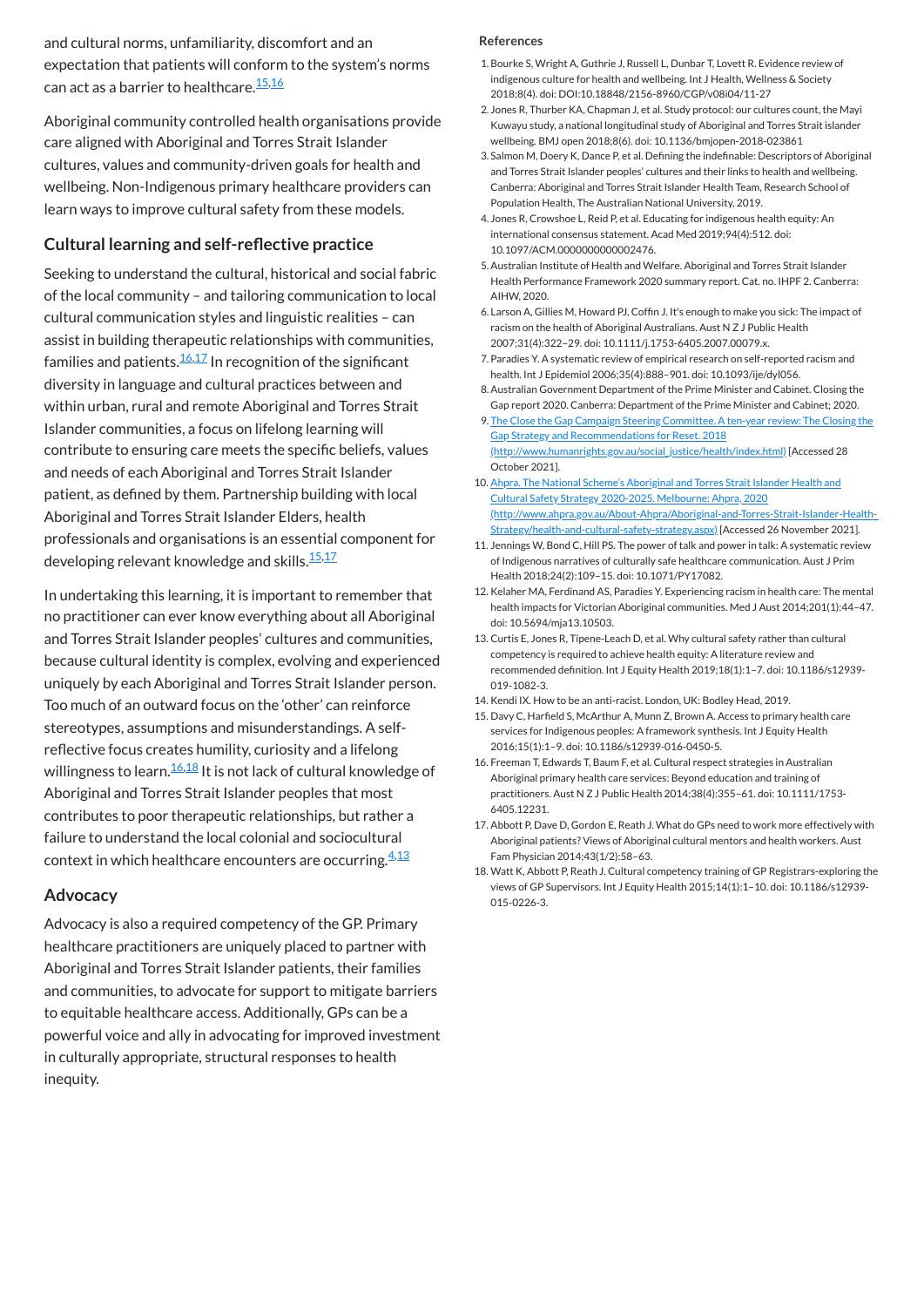This section lists the knowledge, skills and attitudes that are expected of a GP. These are expressed as core competencies that are required of a GP across all clinical consultations, interactions and contexts. These core competencies are further detailed as measurable core competency outcomes.

| Communication and the patient-doctor relationship |                                                                                      |                    |                                                                                                                            |
|---------------------------------------------------|--------------------------------------------------------------------------------------|--------------------|----------------------------------------------------------------------------------------------------------------------------|
| Core competencies                                 |                                                                                      |                    | Core competency outcomes                                                                                                   |
|                                                   |                                                                                      | The GP is able to: |                                                                                                                            |
| 1.1                                               | GPs communicate effectively and appropriately to provide<br>quality care             |                    |                                                                                                                            |
|                                                   | 1.2 GPs use effective health education strategies to promote<br>health and wellbeing |                    |                                                                                                                            |
| 1.3                                               | GPs communicate in a way that is culturally safe and<br>respectful                   | AH1.3.1            | communicate with Aboriginal and Torres Strait Islander patients in<br>a culturally safe and respectful manner              |
| 1.4                                               | GPs provide the primary contact for holistic and patient-<br>centred care            | AH1.4.1            | establish an effective and culturally safe therapeutic relationship<br>with Aboriginal and Torres Strait Islander patients |

| Applied knowledge and skills                                                              |  |                                                                                                                                                                                                                                                                                       |  |
|-------------------------------------------------------------------------------------------|--|---------------------------------------------------------------------------------------------------------------------------------------------------------------------------------------------------------------------------------------------------------------------------------------|--|
| Core competencies                                                                         |  | Core competency outcomes                                                                                                                                                                                                                                                              |  |
|                                                                                           |  | The GP is able to:                                                                                                                                                                                                                                                                    |  |
| GPs diagnose and manage the full range of health<br>2.1<br>conditions across the lifespan |  | undertake screening for early identification of health issues in<br>AH2.1.1<br>Aboriginal and Torres Strait Islander communities<br>manage health conditions in a timely manner, including responding<br>AH2.1.2<br>effectively to the complex needs of patients with multi-morbidity |  |
| 2.2 GPs are innovative and informed by evidence                                           |  |                                                                                                                                                                                                                                                                                       |  |
| GPs collaborate and coordinate care<br>$2.3^{\circ}$                                      |  | ensure care is relevant to Aboriginal and Torres Strait Islander<br>AH2.3.1<br>peoples' social, cultural, economic and other unique needs<br>work in respectful partnership with Aboriginal and Torres Strait<br>AH2.3.2<br>Islander healthcare professionals                         |  |

| Population health and the context of general practice                                                                                           |                          |  |  |
|-------------------------------------------------------------------------------------------------------------------------------------------------|--------------------------|--|--|
| Core competencies                                                                                                                               | Core competency outcomes |  |  |
|                                                                                                                                                 | The GP is able to:       |  |  |
| 3.1 GPs practise in a sustainable and accountable manner to<br>support the environment, their community and the<br>Australian healthcare system |                          |  |  |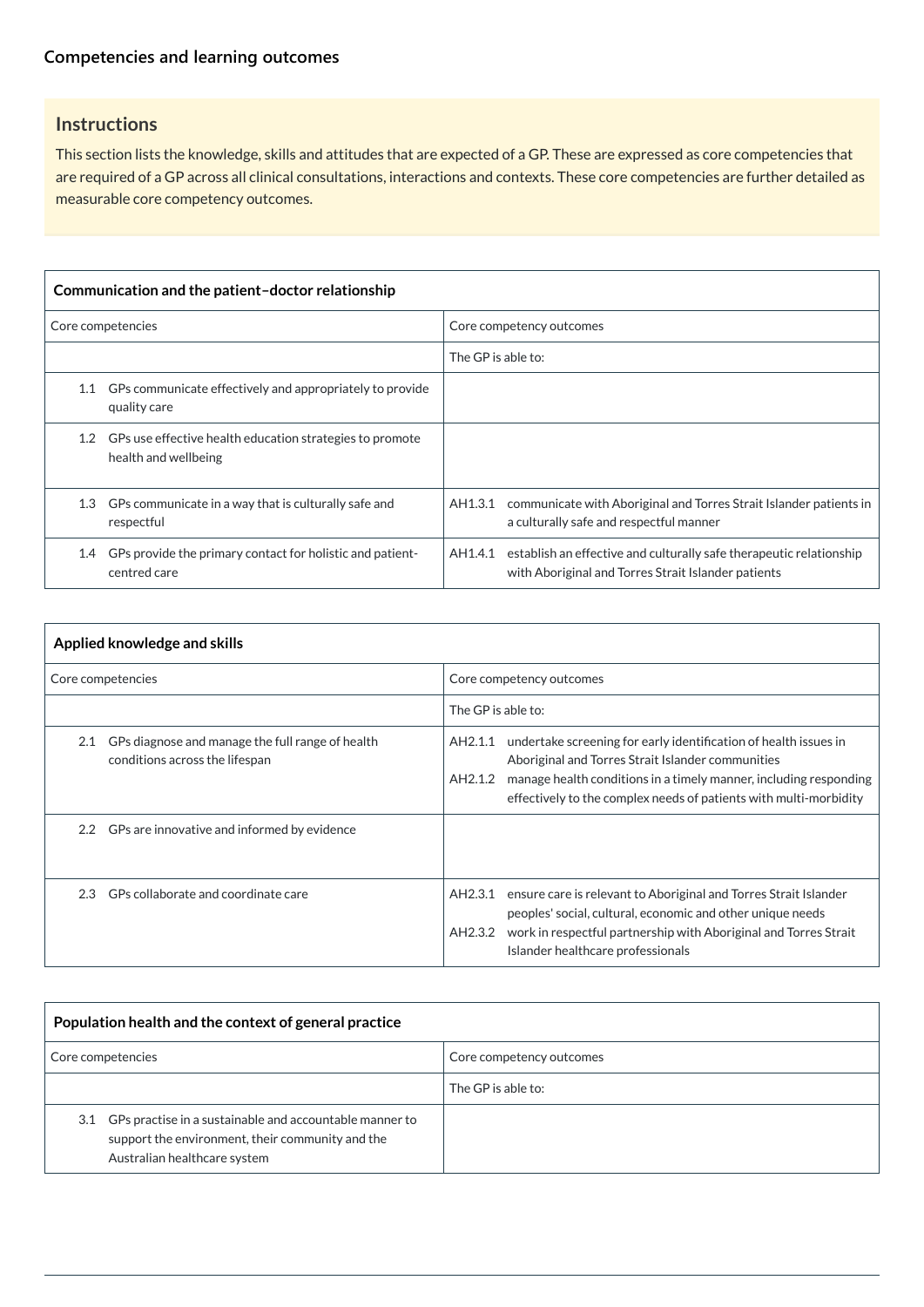| Population health and the context of general practice |                                                                                                                                                                                                                                    |  |  |
|-------------------------------------------------------|------------------------------------------------------------------------------------------------------------------------------------------------------------------------------------------------------------------------------------|--|--|
| 3.2 GPs advocate for the needs of their community     | AH3.2.1 identify and promote ways to achieve health equity for Aboriginal<br>and Torres Strait Islander people<br>AH3.2.2 identify and promote social, environmental and cultural<br>determinants of health in the local community |  |  |

T.

| <b>Professional and ethical role</b> |                                            |                                                                                                                                                                                                                                                                                                                                                                               |  |
|--------------------------------------|--------------------------------------------|-------------------------------------------------------------------------------------------------------------------------------------------------------------------------------------------------------------------------------------------------------------------------------------------------------------------------------------------------------------------------------|--|
|                                      | Core competencies                          | Core competency outcomes                                                                                                                                                                                                                                                                                                                                                      |  |
|                                      |                                            | The GP is able to:                                                                                                                                                                                                                                                                                                                                                            |  |
|                                      | 4.1 GPs are ethical and professional       |                                                                                                                                                                                                                                                                                                                                                                               |  |
|                                      | 4.2 GPs are self-aware                     | implement an ongoing plan to overcome professional issues<br>AH4.2.1<br>related to geographical isolation and boundaries<br>be prepared, resourceful and adaptive to challenges that arise in<br>AH4.2.2<br>geographic and professional isolation<br>identify and acquire extended, or specific local knowledge to meet<br>AH4.2.3<br>the healthcare needs of their community |  |
| 4.3                                  | GPs mentor and teach                       | engage with and support Aboriginal and Torres Strait Islander<br>AH4.3.1<br>cultural education<br>AH4.3.2<br>promote the professional development and support of the<br>Aboriginal and Torres Strait Islander health workforce                                                                                                                                                |  |
| 4.4                                  | GPs participate in evaluation and research | engage and support Aboriginal and Torres Strait Islander health<br>AH4.4.1<br>research<br>promote the use of Indigenous research methods and support the<br>AH4.4.2<br>Australian Institute of Aboriginal and Torres Strait Islander Studies<br>(AIATSIS) Code of Ethics for Aboriginal and Torres Strait Islander<br>Research                                                |  |

| Organisational and legal dimensions |                                                                                                              |                          |                                                                                                                                                  |
|-------------------------------------|--------------------------------------------------------------------------------------------------------------|--------------------------|--------------------------------------------------------------------------------------------------------------------------------------------------|
| Core competencies                   |                                                                                                              | Core competency outcomes |                                                                                                                                                  |
|                                     |                                                                                                              | The GP is able to:       |                                                                                                                                                  |
|                                     | 5.1 GPs use effective practice management processes and<br>systems to continually improve quality and safety |                          | AH5.1.1 identify and implement models of primary healthcare delivery<br>which meet the needs of Aboriginal and Torres Strait Islander<br>peoples |
|                                     |                                                                                                              | AH5.1.2                  | implement systems to support identification of Aboriginal and<br>Torres Strait Islander patients                                                 |
|                                     |                                                                                                              | AH5.1.3                  | facilitate timely and appropriate use of relevant Indigenous-<br>specific health measures and MBS/PBS items                                      |

| 5.2 GPs work within statutory and regulatory requirements<br>and guidelines | AH5.2.1 | identify and implement appropriate policies and initiatives<br>regarding Aboriginal and Torres Strait Islander health to optimise |
|-----------------------------------------------------------------------------|---------|-----------------------------------------------------------------------------------------------------------------------------------|
|                                                                             |         | outcomes                                                                                                                          |

### **[Words of wisdom](javascript:void(0))**

 $\Gamma$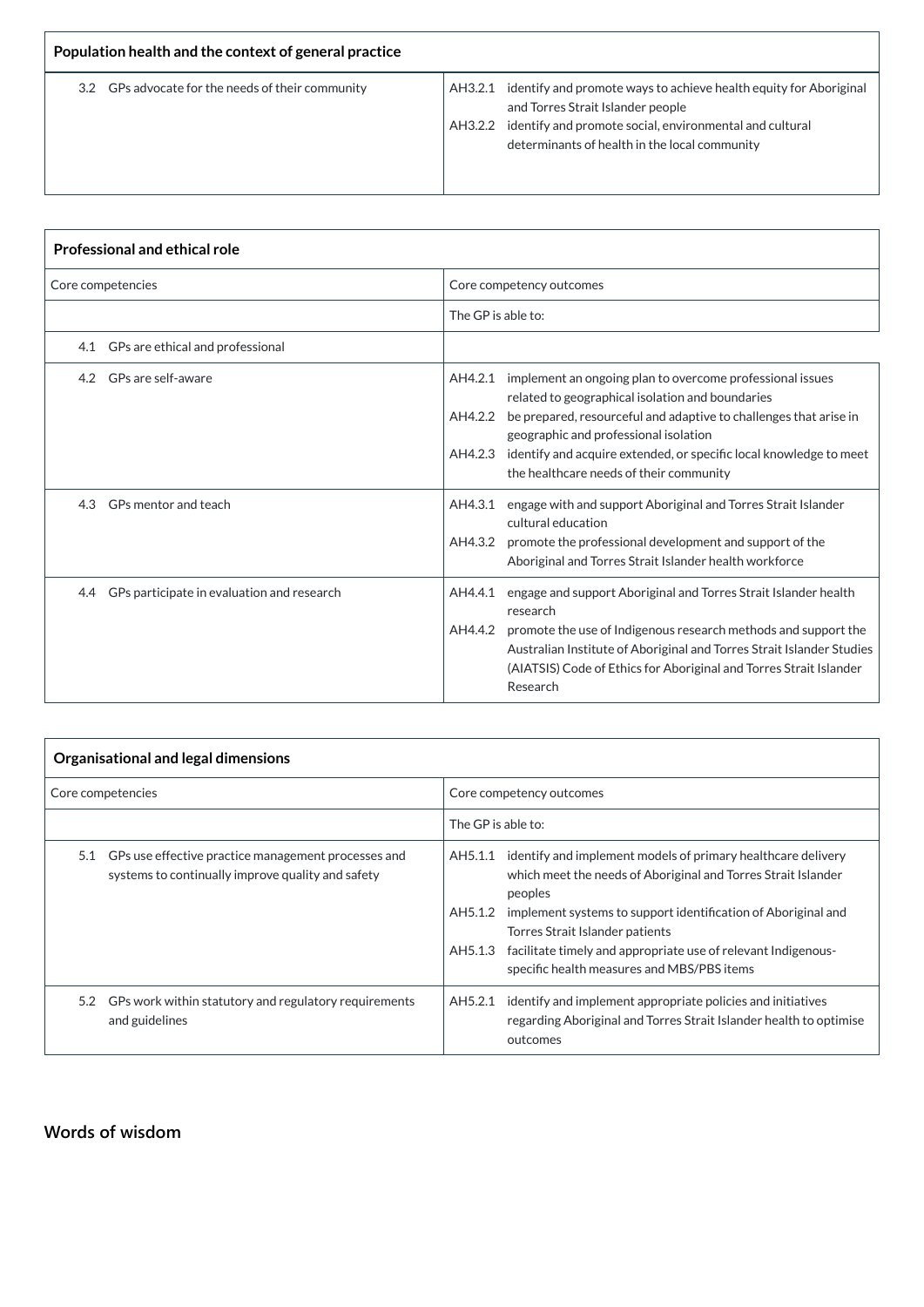This section includes tips related to this unit from experienced GPs. This list is in no way exhaustive but gives you tips to consider applying to your practice.

**Extension exercise:** Speak to your study group or colleagues to see if they have further tips to add to the list.

- **1.** Working in Aboriginal and Torres Strait Islander health can be extremely rewarding. There are opportunities to learn about different cultures, build highly valued relationships with Aboriginal and Torres Strait Islander patients and communities, develop expertise from dedicated and skilled Aboriginal and Torres Strait Islander health practitioners, and contribute to improving one of the most significant areas of health need in Australia. The skills you develop in being able to work respectfully and effectively with Aboriginal and Torres Strait Islander patients will improve your care for all your patients.
- **2.** Learning in Aboriginal and Torres Strait Islander health is an ongoing, lifelong process. Self-reflection, an attitude of cultural humility and genuine interest, and an openness to unlearning and relearning are essential. Only patients can determine if the care you provide is culturally safe for them, so find ways to gather feedback (both explicit and from reflecting on interactions in the consultation).
- **3.** There is no stereotypical or representative Aboriginal or Torres Strait Islander person. There is significant diversity between and within communities, based on geography, culture, language, history and life experiences. While you might discover commonalities, such as experiences of colonisation or cultural themes, including connection to Country and family, remember that what is true for your interactions with one person might not be the case for your interactions with another.
- **4.** Experiences of interpersonal and systemic racism are common for Aboriginal and Torres Strait Islander people, and this includes experiences within healthcare. We all have biases, some unconscious and some we are aware of. Recognise that your biases stem from inaccurate media representations, colonial assumptions and unhelpful social narratives. Actively work to discover, understand and change your biases. It's important not to discriminate, and equally important to identify, speak out and act if you see racism, either interpersonal or systemic.
- **5.** If you take a strengths-based approach, you will recognise the resilience in Aboriginal and Torres Strait Islander communities, and the role of culture, Country and kinship as positive drivers of wellbeing. It's helpful to reflect on these strengths when considering statistics about disease inequality, or the disparities in socioeconomic determinants of health. Unfortunately, it's easy to incorrectly assume that 'being Indigenous' is the problem. Understand that colonisation, discrimination and marginalisation from socioeconomic opportunities are all real and powerful external factors that impact on Aboriginal and Torres Strait Islander people and contribute to poor health outcomes and poor access to healthcare. Recognise that Aboriginal and Torres Strait Islander people and communities have survived these forces, and continue to build health and wellbeing for communities from a foundation of cultural strength.
- **6.** The majority of Aboriginal and Torres Strait Islander healthcare occurs in metropolitan areas. When working in rural and remote Aboriginal and Torres Strait Islander communities, there will likely be additional learning needs for those new to these areas. The cultural and linguistic differences between non-Indigenous people and local Aboriginal and Torres Strait Islander communities can be profound. There might be medical conditions endemic to or more common in these regions that you're not familiar with. There are also the added challenges of geography and access to healthcare. Seek out specific induction and training if you choose to work with these communities.

**7.** It can feel overwhelming to know where to begin. You might not see the relevance of learning about Aboriginal and Torres Strait Islander health, or believe that you won't see Aboriginal and Torres Strait Islander people in your clinical practice. You might be afraid of making mistakes or unintentionally causing offence. Don't let a lack of knowledge stop you from taking steps to learn more. Simple activities, such as reading a resource, attending a workshop or watching a movie, can lead to questions and reflections, and the next step will reveal itself.

**[Case consultation example](javascript:void(0))**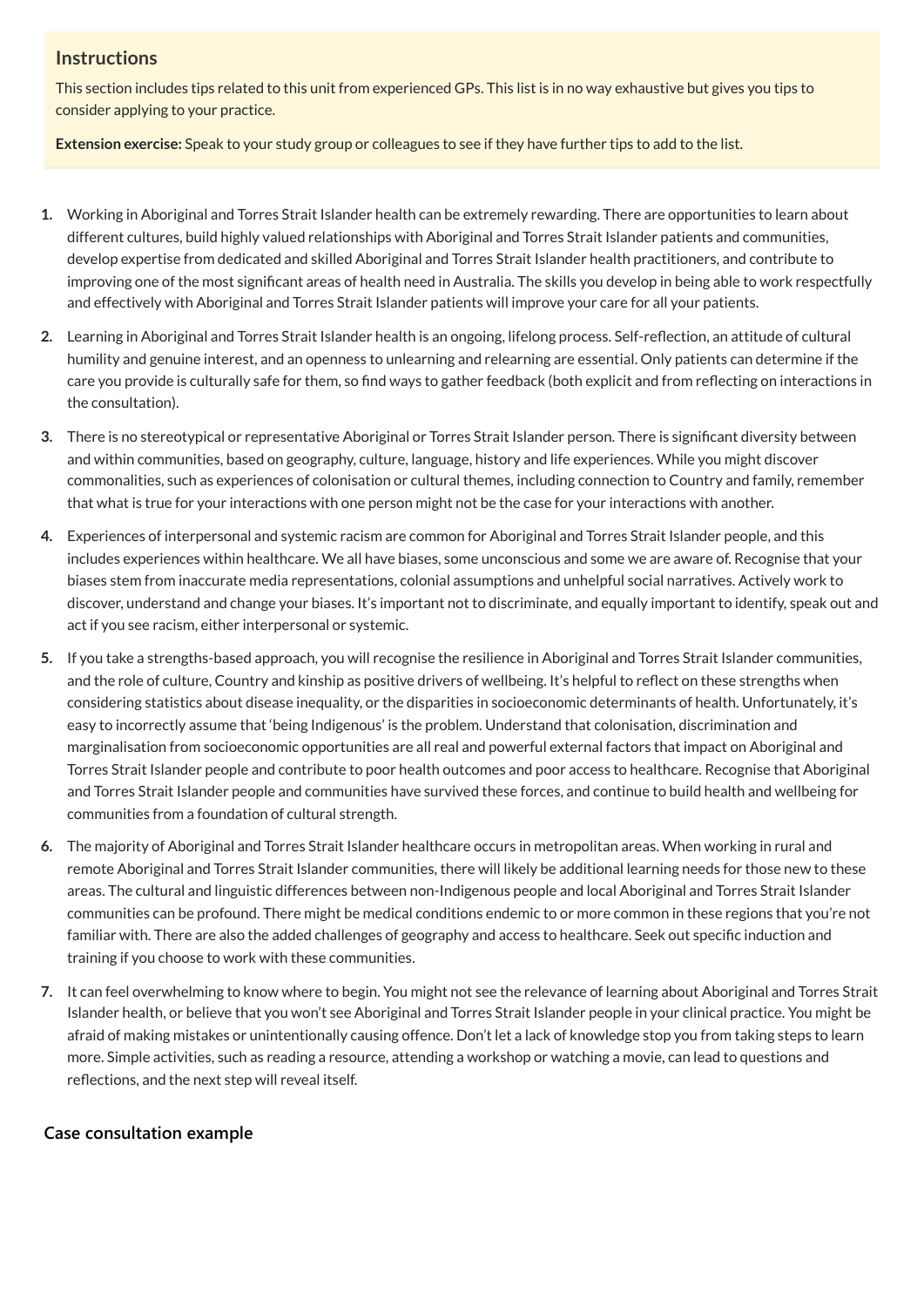- 1. Read this example of a common case consultation for this unit in general practice.
- 2. Thinking about the case example, reflect on and answer the questions in the table below.

You can do this either on your own or with a study partner or supervisor.

The questions in the table below are ordered according to the RACGP clinical exam assessment areas [\(https://www.racgp.org.au/getmedia/f93428f5-c902-44f2-b98a-e56d9680e8ab/Clinical-Competency-Rubric.pdf.aspx\)](https://www.racgp.org.au/getmedia/f93428f5-c902-44f2-b98a-e56d9680e8ab/Clinical-Competency-Rubric.pdf.aspx) and domains, to prompt you to think about different aspects of the case example.

Note that these are examples only of questions that may be asked in your assessments.

**Extension exercise**: Create your own questions or develop a new case to further your learning.



**Jonathon is a 40-year-old Wadi Wadi man who has recently moved to the outer suburbs of Melbourne from rural southwest NSW and presents for a health check. He lives with his wife and three young children, and works as an office manager.**

Jonathon tells you he recently spent some weeks back on Country for 'Sorry Business' after his older brother's sudden and unexpected death from a heart attack at the age of 47. Many of his family members talked about needing to look after their health so there would be less Sorry Business for their community. This has motivated him to attend, despite a bad experience he had with a GP some years before where his Aboriginal identity was questioned, which put him off.

Jonathon says he generally feels well. He felt renewed by being back on Country and participating in ceremony with his community, and one of the Elders treated everyone with some traditional medicines (mixed plant-based tea) to support good health for the whole family. At the last check-up he had, the GP told him he needed to start taking a medication, the name of which he can't remember. When the script repeats ran out after six months, he did not get it renewed, as he felt the GP hadn't really explained to him what it was for or whether he needed to keep taking it.

| Questions for you to consider | <b>Domains</b> |
|-------------------------------|----------------|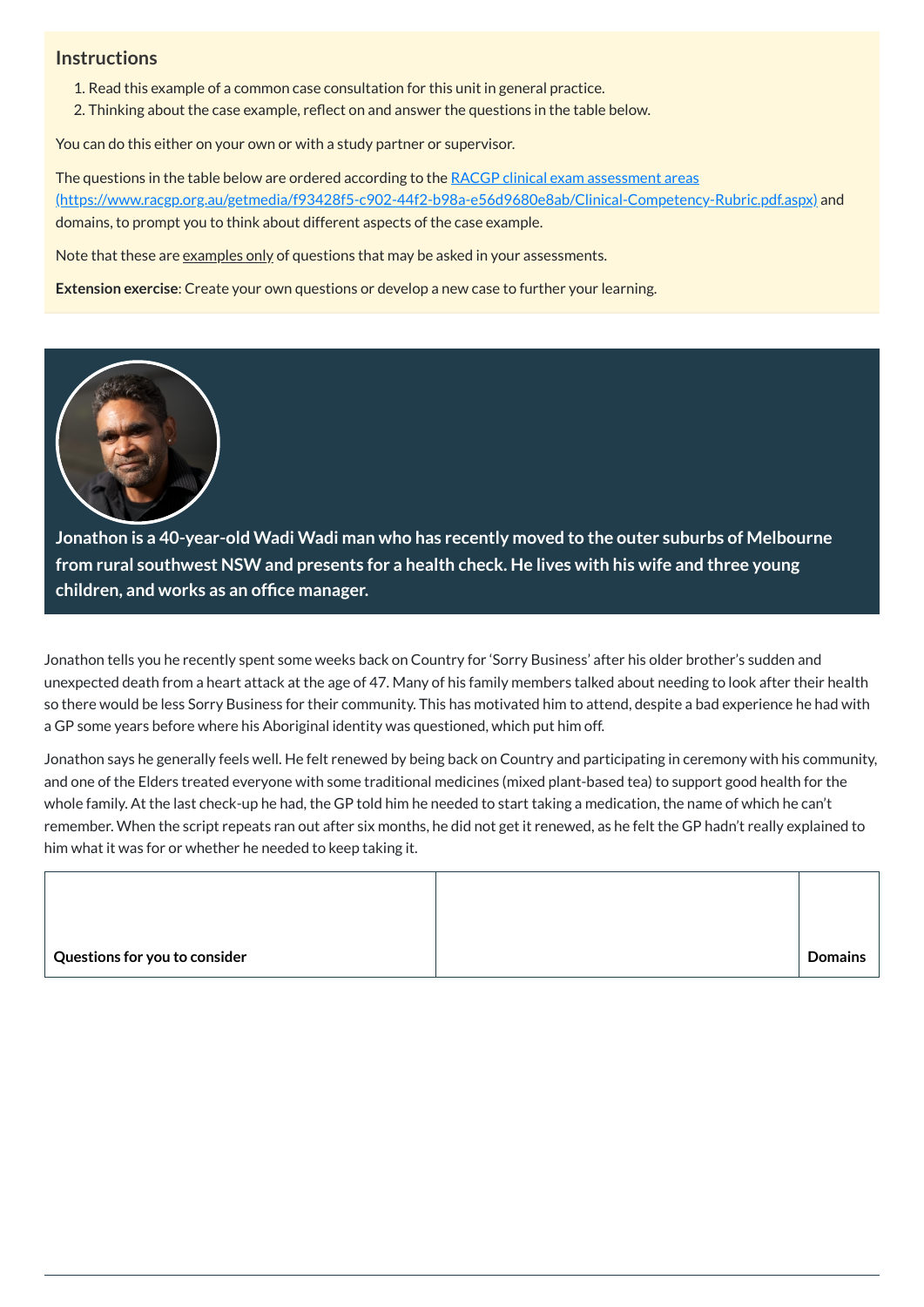| Questions for you to consider                                                                                                                                                                                                                                                                                                                                                     |                                                      | <b>Domains</b> |
|-----------------------------------------------------------------------------------------------------------------------------------------------------------------------------------------------------------------------------------------------------------------------------------------------------------------------------------------------------------------------------------|------------------------------------------------------|----------------|
| If this was the first time you had met Jonathon, how would<br>you ask how he identifies himself or his cultural heritage?<br>What are the barriers to a patient identifying as Aboriginal<br>and/or Torres Strait Islander? Why might an Aboriginal or<br>Torres Strait Islander person choose not to identify?                                                                   | 1. Communication and consultation skills             | 1,2,5          |
| How might you build rapport with Jonathon?                                                                                                                                                                                                                                                                                                                                        |                                                      |                |
| Consider what assumptions you have made about<br>Jonathon (including biases and stereotypes). Where do<br>these come from? How might you adjust your perspective?                                                                                                                                                                                                                 |                                                      |                |
| Do you know what 'on Country' and 'Sorry Business' mean?<br>How might you find out more about terminology commonly<br>used by Aboriginal and Torres Strait Islander people in your<br>community?                                                                                                                                                                                  |                                                      |                |
| Thinking about the different geographical locations where<br>you might see a patient such as Jonathon, how might you<br>need to tailor your communication; for example, to adapt to<br>local cultural communication styles or language<br>differences? What is your own cultural communication<br>style? How might you adjust your natural style to<br>accommodate your patients? |                                                      |                |
| What are your priorities for this first consultation?<br>Consider priorities beyond clinical investigation and<br>management.                                                                                                                                                                                                                                                     | 2. Clinical information gathering and interpretation | $\overline{2}$ |
| How would you tailor your history-taking to explore<br>important sociocultural elements of this consultation?                                                                                                                                                                                                                                                                     |                                                      |                |
| What might you need to consider if Jonathon was a<br>member of the Stolen Generations or had only recently<br>discovered his Aboriginal heritage?                                                                                                                                                                                                                                 |                                                      |                |
| What is trauma-informed care? How might repeated<br>episodes of grief and trauma impact on Jonathon's social<br>and emotional wellbeing or mental health? How might that<br>impact on your engagement with him?                                                                                                                                                                   |                                                      |                |
| What strengths can you identify in Jonathon?                                                                                                                                                                                                                                                                                                                                      |                                                      |                |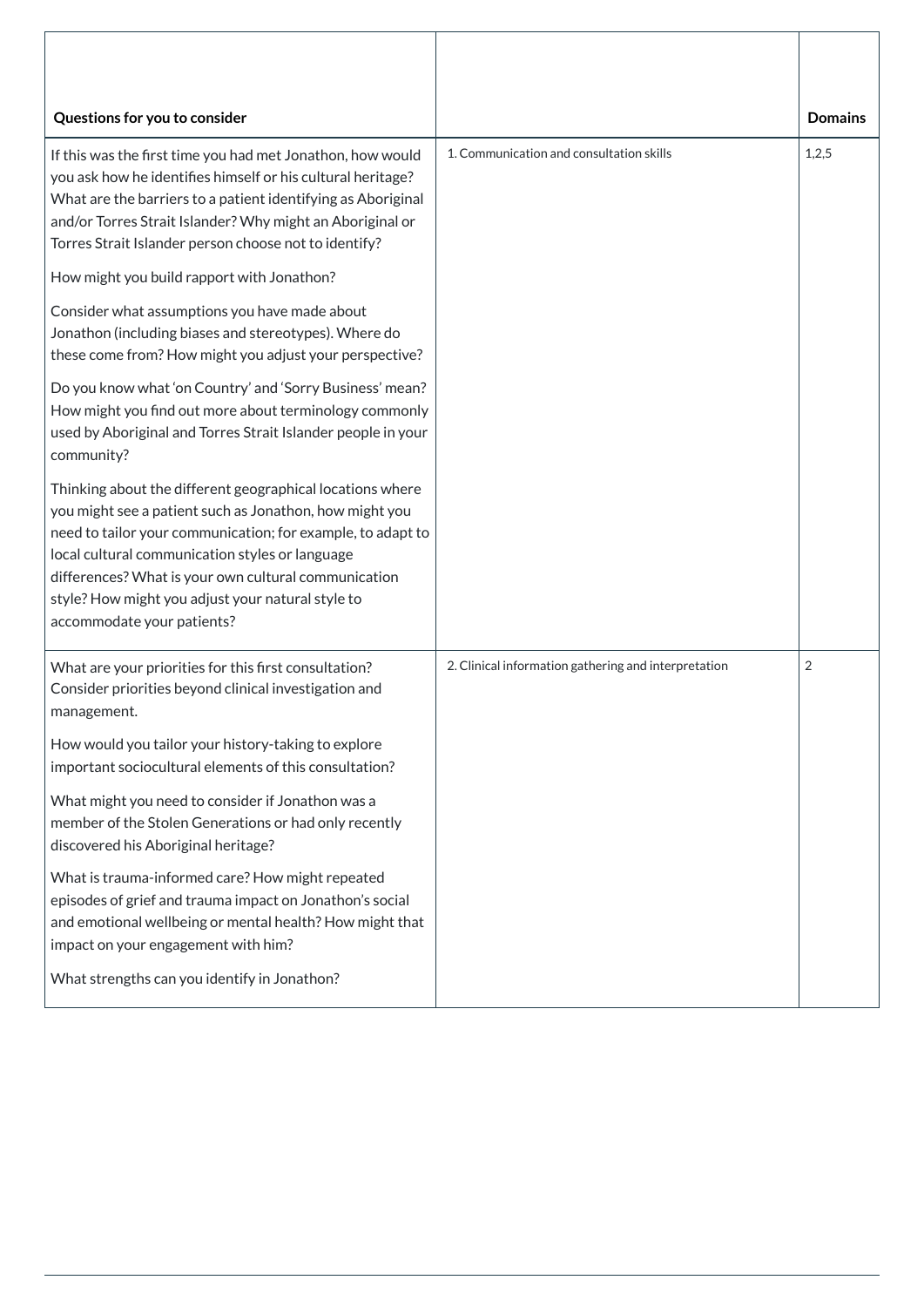| Questions for you to consider                                                                                                                                                                                                                                                                                                                                                                         |                                                      | <b>Domains</b> |
|-------------------------------------------------------------------------------------------------------------------------------------------------------------------------------------------------------------------------------------------------------------------------------------------------------------------------------------------------------------------------------------------------------|------------------------------------------------------|----------------|
| How would your health check be different if this patient<br>was seven years old or a 62-year-old woman?                                                                                                                                                                                                                                                                                               | 3. Making a diagnosis, decision making and reasoning | 2              |
| How do the preventive health assessment guidelines differ<br>for Aboriginal and Torres Strait Islander people compared<br>with non-Indigenous people? What are the population-<br>level drivers of health inequities and why do these exist?                                                                                                                                                          |                                                      |                |
| How might you respectfully incorporate knowledge about<br>population-level risk factors for Aboriginal and Torres<br>Strait Islander people into your assessment, without<br>stereotyping the individual patient?                                                                                                                                                                                     |                                                      |                |
| What additional conditions would you consider screening<br>for if Jonathon lived in a remote community in Far North<br>Queensland?                                                                                                                                                                                                                                                                    |                                                      |                |
| How would you approach the complex interplay of<br>potential multimorbidity?                                                                                                                                                                                                                                                                                                                          |                                                      |                |
| What are some cultural determinants of health, and how<br>might these be incorporated into your management<br>through a strengths-based approach?                                                                                                                                                                                                                                                     | 4. Clinical management and therapeutic reasoning     | 2              |
| How might you respectfully incorporate Aboriginal and<br>Torres Strait Islander models of health and wellbeing into<br>your management plan, including use of traditional<br>medicines, if patients choose? What is your approach to<br>navigating differences between your own and your<br>patient's priorities (such as family or cultural obligations)<br>when developing shared management plans? |                                                      |                |
| What differences in clinical management guidelines exist<br>for specific conditions in Aboriginal and Torres Strait<br>Islander communities, including for patients who live<br>rurally or remotely?                                                                                                                                                                                                  |                                                      |                |

Г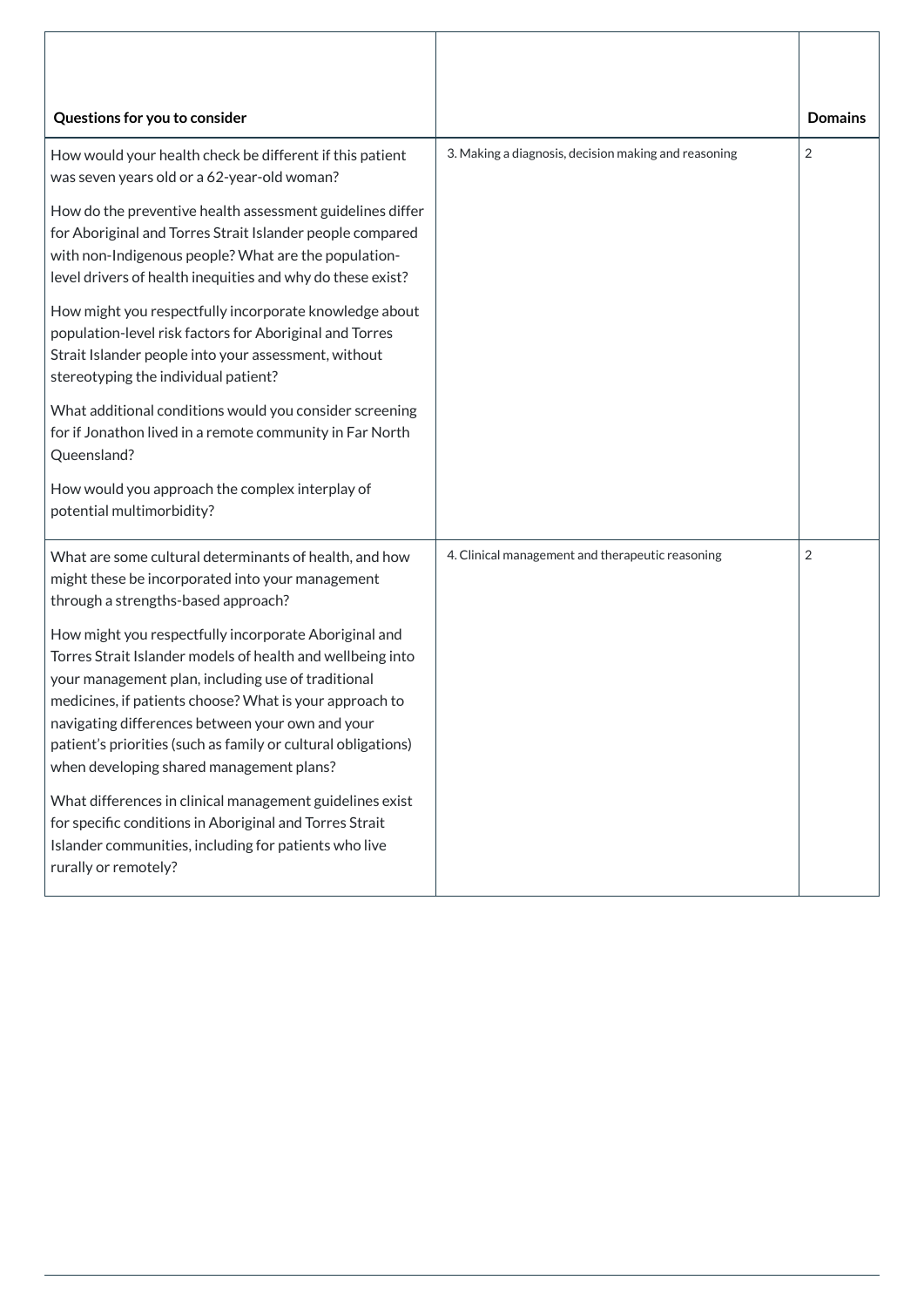| Questions for you to consider                                                                                                                                                                                                                                                                                                                                                                                                          |                                     | <b>Domains</b> |
|----------------------------------------------------------------------------------------------------------------------------------------------------------------------------------------------------------------------------------------------------------------------------------------------------------------------------------------------------------------------------------------------------------------------------------------|-------------------------------------|----------------|
| What do you need to learn about Jonathon's local<br>community both here and on Country?                                                                                                                                                                                                                                                                                                                                                | 5. Preventive and population health | 1,2,3          |
| What local services exist in your area that might support<br>your care of Jonathon, including dedicated Aboriginal and<br>Torres Strait Islander services, and how would you partner<br>with them in your care?                                                                                                                                                                                                                        |                                     |                |
| How would you provide culturally safe care if Jonathon was<br>unable, or preferred not, to access an Aboriginal<br>community controlled health organisation, Aboriginal and<br>Torres Strait Islander health worker/practitioner, or<br>Aboriginal and Torres Strait Islander liaison officer?                                                                                                                                         |                                     |                |
| If appropriate, how might you incorporate a family-centred<br>approach to care?                                                                                                                                                                                                                                                                                                                                                        |                                     |                |
| What is your role in helping patients to develop biomedical<br>health literacy, without judging existing health beliefs? How<br>will you assess and support this patient's health systems<br>literacy (the ability to navigate and access health services<br>and systems)?                                                                                                                                                             |                                     |                |
| What is your role as an advocate for Jonathon and the<br>broader Aboriginal and Torres Strait Islander community<br>regarding socioeconomic determinants of health and<br>healthcare access?                                                                                                                                                                                                                                           |                                     |                |
| What are your own cultural values and beliefs, and how<br>might these impact on how you relate to or understand<br>your patient's values and beliefs, and therefore priorities<br>for healthcare and wellbeing? Is there a time you can think<br>of when someone has held a belief about health/causation<br>of disease that was different to that of the biomedical<br>model of disease? How might you navigate these<br>differences? | 6. Professionalism                  | $\overline{4}$ |
| How might you endeavour to approach this consultation<br>through a lens of anti-racism?<br>How will you respond to Jonathon's disclosure about<br>culturally unsafe care in previous healthcare interactions?                                                                                                                                                                                                                          |                                     |                |
|                                                                                                                                                                                                                                                                                                                                                                                                                                        |                                     |                |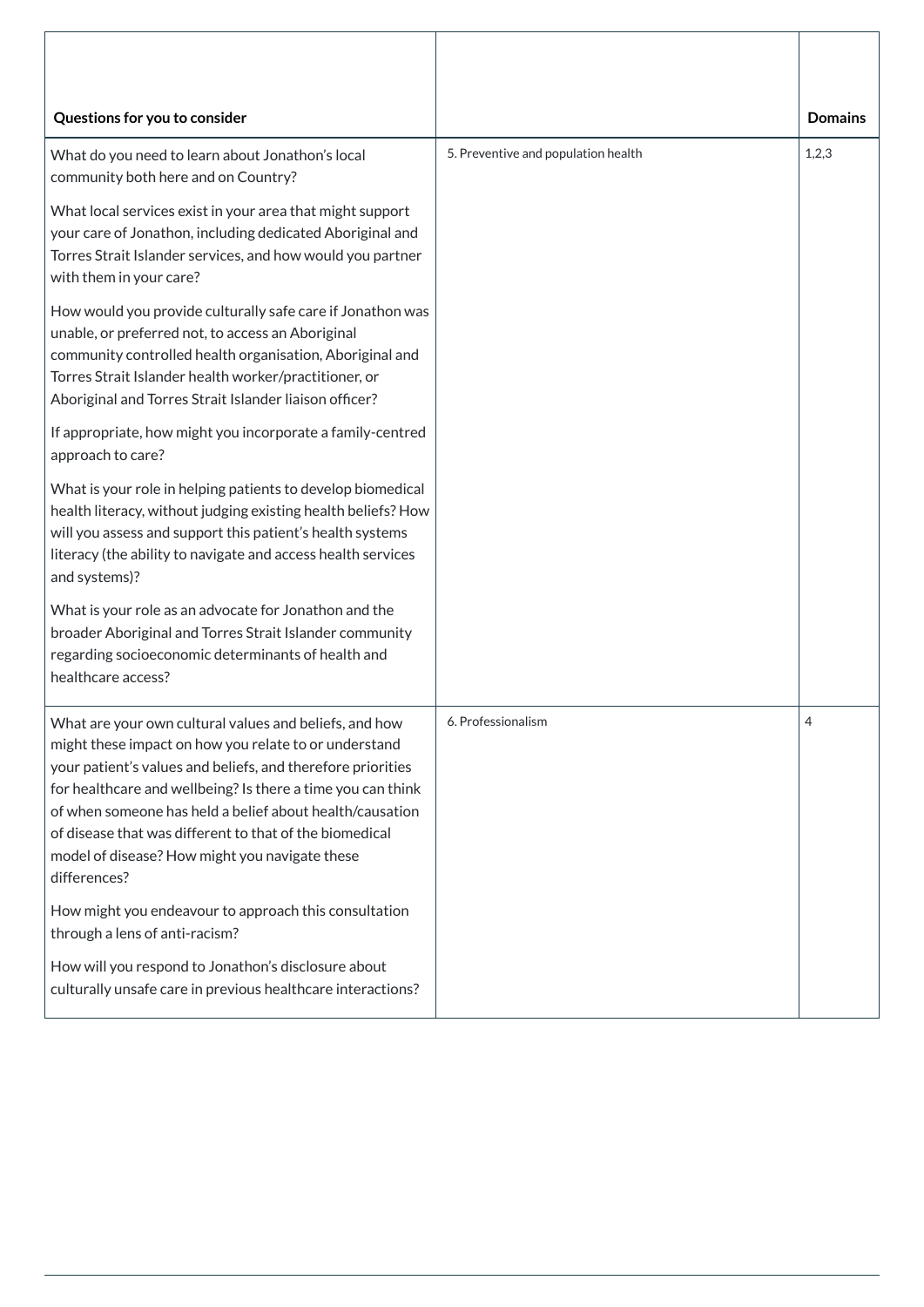| Questions for you to consider                                                                                                                                                                                                                                                                                                                         |                                                            | <b>Domains</b> |
|-------------------------------------------------------------------------------------------------------------------------------------------------------------------------------------------------------------------------------------------------------------------------------------------------------------------------------------------------------|------------------------------------------------------------|----------------|
| What care elements can you identify that might have been<br>culturally unsafe for Jonathon in the past? What barriers<br>might exist in your clinic that inhibit cultural safety? What if<br>this were an 18-year-old woman from an urban area?                                                                                                       | 7. General practice systems and regulatory requirement     | 5              |
| What Aboriginal and Torres Strait Islander-specific PBS or<br>MBS items is Jonathon eligible for? What is the rationale<br>for these population-specific measures?                                                                                                                                                                                    |                                                            |                |
| What are some practical barriers to accessing healthcare<br>services that Jonathon might have? How might you help<br>overcome or reduce these?                                                                                                                                                                                                        |                                                            |                |
| Are there cultural considerations you might need to<br>respond to during examinations and procedures; for<br>example, gender preferences (sometimes known as<br>'women's business' or 'men's business')?<br>How would you negotiate what is or is not acceptable to                                                                                   | 8. Procedural skills                                       | $\overline{2}$ |
| Jonathon in the consultation? What creative solutions<br>might you use to manage patient preferences?                                                                                                                                                                                                                                                 |                                                            |                |
| How will you approach the issue of not knowing the<br>previous medical history, in a culturally respectful manner?                                                                                                                                                                                                                                    | 9. Managing uncertainty                                    | $\overline{2}$ |
| How will you approach limitations in your cultural<br>knowledge about Jonathon? For example, how might you<br>find out more about his use of and access to traditional<br>medicines?                                                                                                                                                                  |                                                            |                |
| How will you assess the severity of a patient's illness in<br>situations where cultural differences might change the<br>presentation of symptoms; for example, pain? Are you<br>aware of the published coroners' case reports on<br>Aboriginal and Torres Strait Islander deaths due to<br>misinterpretation of illness severity and systemic racism? | 10. Identifying and managing the significantly ill patient | $\overline{2}$ |
| Do you understand the local cultural considerations for<br>communicating with family members, and how would you<br>approach this with the family of a patient who is critically<br>unwell if needed?                                                                                                                                                  |                                                            |                |
| What might you need to consider if your patient requires<br>an urgent medical retrieval from your clinic, including in<br>rural and remote contexts?                                                                                                                                                                                                  |                                                            |                |

**[Learning strategies](javascript:void(0))**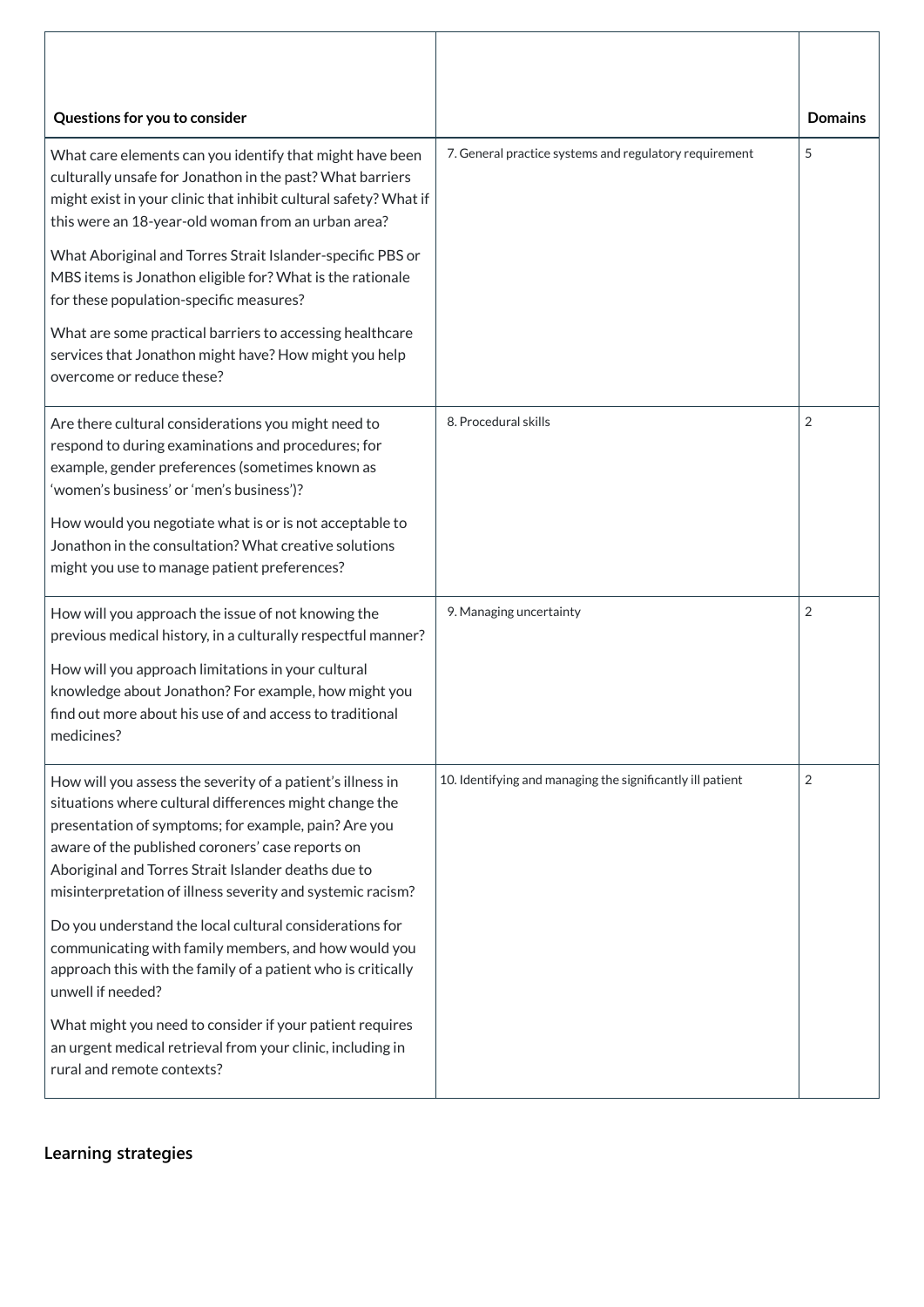This section has some suggestions for how you can learn this unit. These learning suggestions will help you apply your knowledge to your clinical practice and build your skills and confidence in all of the broader competencies required of a GP.

There are suggestions for activities to do:

• on your own

 $\bullet$  $\bullet$ 

- with a supervisor or other colleague
- in a small group
- with a non-medical person, such as a friend or family member.

Within each learning strategy is a hint about how to self-evaluate your learning in this core unit.

#### **On your own**

- Who are the Traditional Owners of the local area?
- Find out some local history about your area. The local library, land council or traditional owner group websites are good places to start.
- What did you learn about your local community? What did you learn about yourself?
- How can you strengthen your relationships with local Aboriginal and Torres Strait Islander people you met during your immersion?
- What is the next step in your learning journey to build on this experience?

Attend a cultural immersion opportunity, such as a cultural camp or a local cultural workshop/seminar, or research some local information about the Country your practice is on.

Invite an Aboriginal or Torres Strait Islander patient to attend for an MBS item 715 health check (see learning [resources](#page-15-0) section for a guide and health check templates).

Practise asking every patient about their identity: 'Are you of Aboriginal or Torres Strait Islander origin?'. The learning resources section lists supporting [documents](#page-15-0) to help with this learning activity.

- Before the health check, prepare by writing in <sup>a</sup> journal. Reflect on <sup>a</sup> previous interaction with an Aboriginal or Torres Strait Islander patient (or <sup>a</sup> consultation you have observed). How did you identify them? What assumptions did you make, if any? How did you feel after the consultation? How might you learn more about what was important to them and their cultural identity?
- Plan your health check consultation. What will be your priorities? How will you build rapport? What sociocultural history will you consider incorporating? What assumptions and biases are you going to leave behind?
- After the health check, ask your patient for feedback on your consultation skills to help improve your work with Aboriginal and Torres Strait Islander patients. Was there anything they thought you could have done differently? Return to your preparation and reflect on your approach in the consultation based on your own feelings and the feedback you received. What will you do differently next time?
- Repeat this reflective process <sup>a</sup> few times with other Aboriginal and Torres Strait Islander patients.

- How do you record in your practice software if someone is Aboriginal, Torres Strait Islander, both or neither? How do you seek appropriate consent to record this information and why is this important? How did it feel to incorporate this into your consultations? How did your patients respond? Were you able to answer any questions about why you were asking?
- What types of services or programs might you discuss with them? How would you manage unexpected responses?
- How would you continue the consultation once someone has identified as Aboriginal and/or Torres Strait Islander?

Audit five of your own and/or your supervisor's Aboriginal or Torres Strait Islander patients, checking if screening activities are up to date for each patient, as per the RACGP National guide to a preventive health assessment for Aboriginal and Torres Strait Islander people [\(https://www.racgp.org.au/clinical-resources/clinical-guidelines/key-racgp-guidelines/view-all-racgp](https://www.racgp.org.au/clinical-resources/clinical-guidelines/key-racgp-guidelines/view-all-racgp-guidelines/national-guide)guidelines/national-guide). If you can't find five patients, reflect on why patients might not be identifying at this practice. You could also audit five non-Indigenous patients and consider how preventive health activities would be different if this patient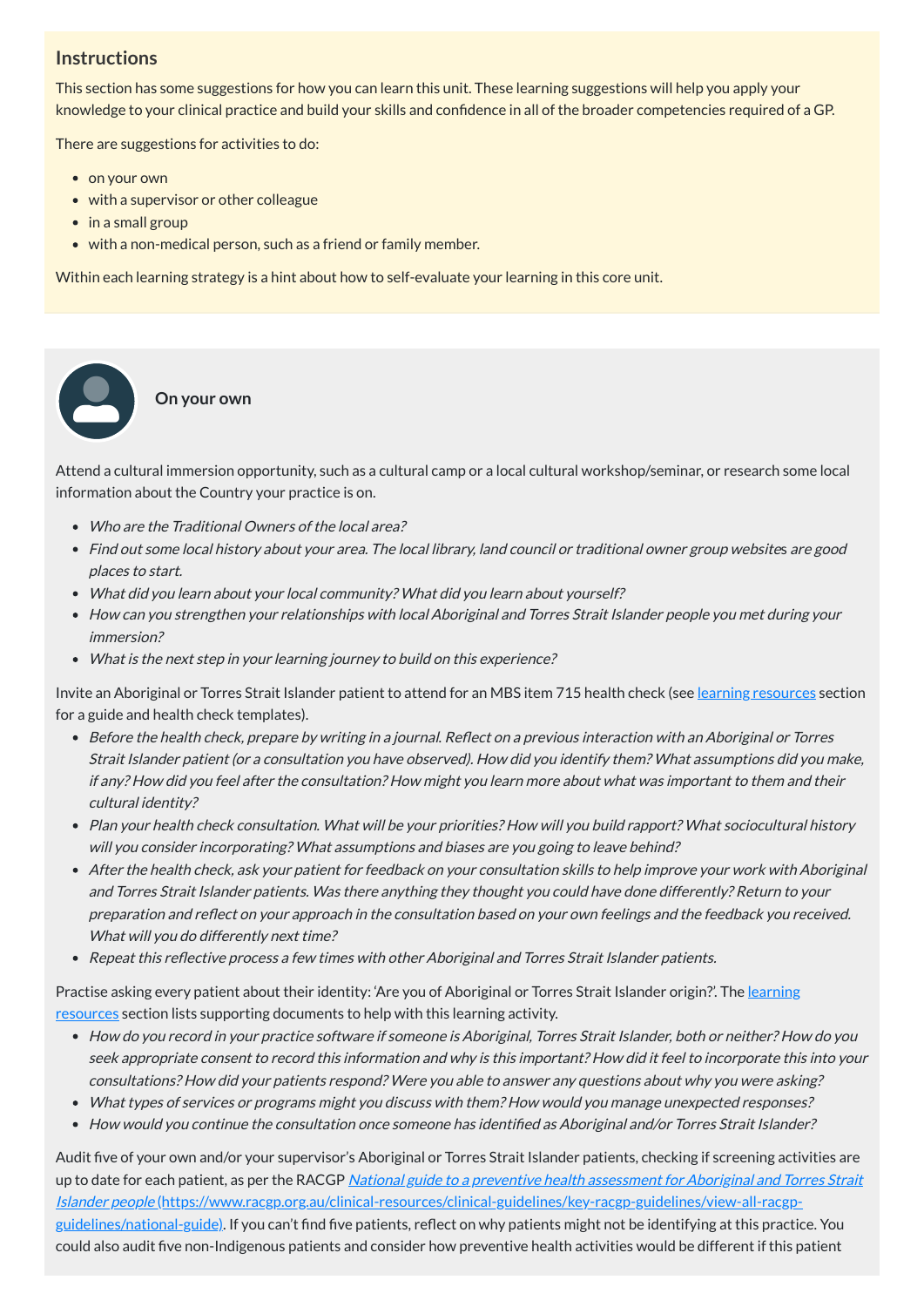were an Aboriginal or Torres Strait Islander. Alternatively, you could do one of the RACGP clinical audit quality-improvement activities in Aboriginal and Torres Strait Islander health (available on *gplearning* 

[\(http://www.racgp.org.au/education/professional-development/online-learning/gplearning\)\)](http://www.racgp.org.au/education/professional-development/online-learning/gplearning).

- Reflect on your audit activity. What did you learn from this activity? What surprised you most? What are three ways you will change your practice from now on?
- How are the preventive health activities different if you change each patient's age or gender?
- Reflect on the communication and consultation skills you or your supervisor used with each of these patients. What can you do to check if your patients feel culturally safe?
- To extend your learning, present your findings to your supervisor and discuss their approaches to preventive health checks and consultations with Aboriginal and Torres Strait Islander patients.

### **With a supervisor**

Undertake a cultural safety audit of your clinic. Use the RACGP *Five steps towards excellent Aboriginal and Torres Strait* Islander healthcare [\(https://www.racgp.org.au/the-racgp/faculties/atsi/guides/five-steps\)](https://www.racgp.org.au/the-racgp/faculties/atsi/guides/five-steps) resource to guide your audit (see link in the <u>learning [resources](#page-15-0)</u> section). You might want to talk with your practice manager, nurses, administration staff, supervisor and other GPs at the clinic to work through this activity.

With support from your supervisor, identify a local cultural mentor or cultural educator and arrange to meet them. Cultural mentors and educators are respected individuals from the local community (they might be health professionals and/or community members) who can help you develop cultural competency by teaching you about local history, cultural beliefs, values and practices, including appropriate communication and body language. They might know about local primary healthcare, including allied health services, and the local community's relationship with them.

- Discuss your goals for meeting and working with your cultural mentor.
- Consider the cultural and linguistic differences between you and your mentor. What skills might you need to navigate these differences and develop an ongoing working relationship? What approach has your supervisor used to develop <sup>a</sup> relationship with <sup>a</sup> mentor?
- Note that it might be appropriate for the cultural mentor role to be remunerated please discuss this with your supervisor.

- Discuss what the clinic is currently doing well and what could be improved.
- What does your supervisor believe are the barriers to implementing additional cultural safety strategies? What are the possibilities? What difference to patient care has your supervisor seen from measures that have been put in place?
- What first step for change or improvement will you implement or advocate for?

Do a role play where your supervisor or cultural mentor plays the patient, and practise tailoring your communication skills to build rapport. Include the 'identity question' – Are you of Aboriginal or Torres Strait Islander origin?

- Consider questions, such as: Would you be willing to tell me <sup>a</sup> bit about where you are from and your Country? What languages do you speak? Can you tell me <sup>a</sup> bit about your family and who you live with? What are your responsibilities at home and in community? Remember that it can be helpful to share some things about yourself to build rapport.
- Ask your supervisor how they build rapport and what questions they ask about cultural identity. What has been their experience of developing relationships with Aboriginal and Torres Strait Islander patients?



**In a small group**

Read a book written by an Aboriginal and/or Torres Strait Islander person about their lived experience of cultural safety and racism. Alternatively, watch a documentary or movie produced/directed by Aboriginal and Torres Strait Islander people about their lives.

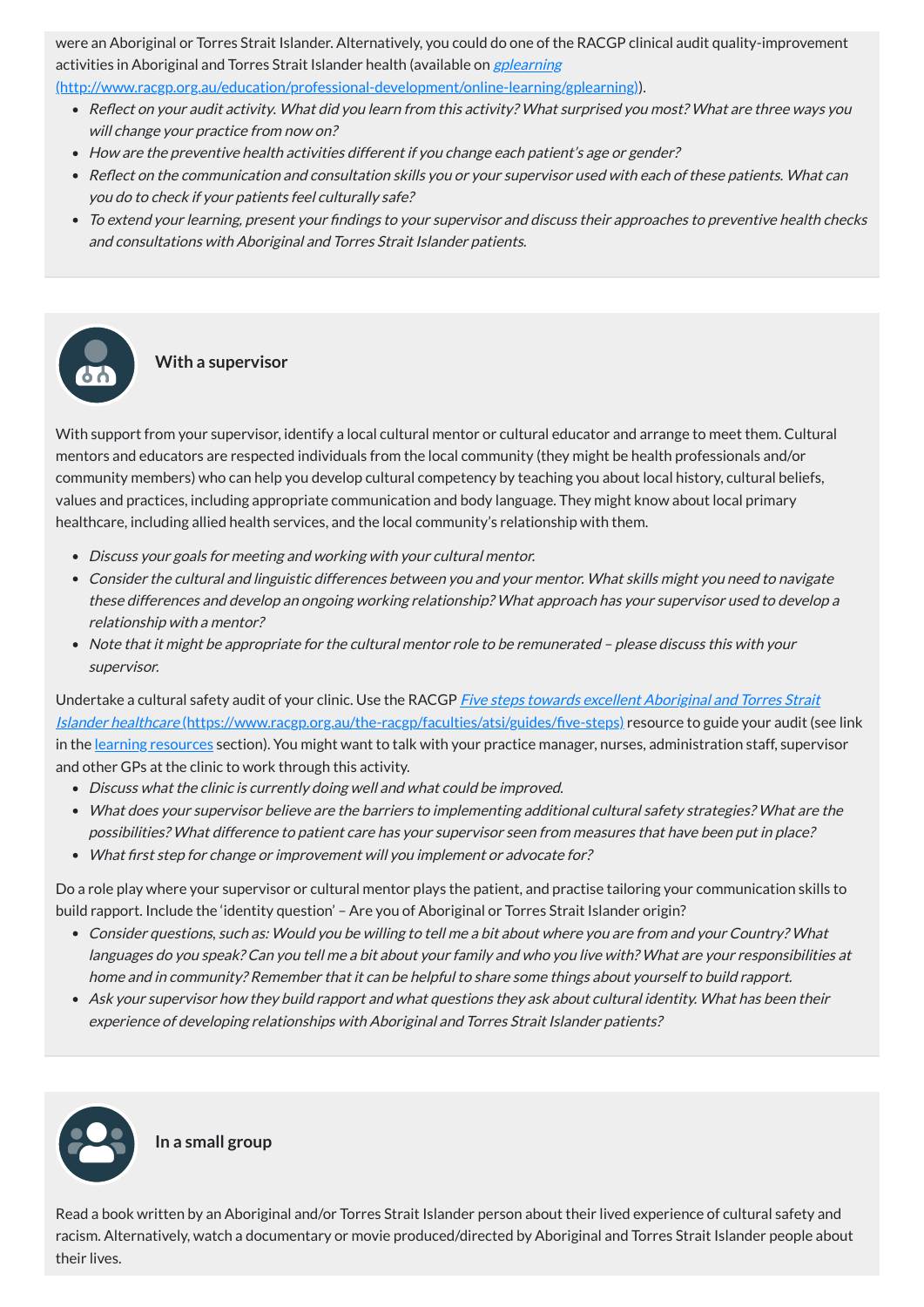- Share with each other how it felt to engage with the resource you chose. What was new for you? What surprised you? What challenged you? What questions or uncertainties do you still have?
- How will this inform future conversations you have with Aboriginal and Torres Strait Islander people?

Choose one of the journal articles listed in the learning [resources](#page-15-0) section and review it together. Undertake a 'journal club' to discuss the article as a group.

- Questions for discussion include: Who are the authors of this article and what are their backgrounds? Why do you think they did this research/wrote this paper? What was the most interesting aspect of the article for you? What findings were unexpected?
- Discuss three ways in which this paper will change your practice. What next step will you take in your learning?
- Consider presenting this resource as <sup>a</sup> journal club discussion with your clinic team.
- Consider discussing the article with your cultural mentor or educator and/or supervisor.

Create a list of local Aboriginal and Torres Strait Islander organisations and services. Arrange a group visit for a lunch time 'meet and greet' (for example) to either a local Aboriginal community controlled health service or an Aboriginal and Torres Strait Islander community organisation. (Doing this activity as a small group of learners will be less taxing for the local services.) Tip: The local primary health network (PHN) could be a good starting point for this activity.

- What ideas were new or challenging for you? What ideas were new or challenging for your friend or family member? Did their response surprise you in any way?
- 
- Talk about where our understanding of Aboriginal and Torres Strait Islander communities and experiences comes from.
- How has your learning about colonisation and anti-racism changed how you consume media?
- How would you approach a conversation about racism and privilege with your friend or family member?

What services are available at the clinic/organisation? How might these be of benefit to your patients? How might you incorporate these into your care plans? How do you refer patients to them? How can you build an ongoing working relationship with the organisation and its staff? Are there activities you can get involved in?

Find a local or national Aboriginal and Torres Strait Islander health or social justice campaign (eg Close the Gap campaign, National Sorry Day). Learn more about it and develop a deeper understanding of the community and the challenges they might face.

- As <sup>a</sup> group, discuss the challenges the community faces (in relation to the campaign). How does learning about this campaign make you feel? What new understanding do you have about the historical and contemporary lived experience of Aboriginal and Torres Strait Islander peoples?
- What type of advocacy skills would be helpful for you to develop? Consider these in relation to your work with individual patients, and also how you might get involved at <sup>a</sup> systemic level.



### **With a friend or family member**

With a friend or family member, attend an Aboriginal and Torres Strait Islander gallery exhibition, watch a movie, performance, or documentary, or listen to some poetry or music, to expand your knowledge of the lived experience of Aboriginal and Torres Strait Islander peoples. TV networks and mobile phone apps often have search functions for Aboriginal and Torres Strait Islander content, or do an internet search to find what is available in your local area. Your supervisor, cultural mentor, cultural educator, or medical educator might have some excellent suggestions of resources you can engage with.

Participate in the annual national days of importance to Aboriginal and Torres Strait Islander peoples, for example, NAIDOC Week or National Sorry Day.

- Ask your friend or family member what their understanding is of these national days. Are there events that either of you were not familiar with? Discuss why you think this might be. Were you surprised by your friend's response?
- Research the history of <sup>a</sup> day or event and discuss your learning together. Discuss what is important to you about being <sup>a</sup> part of these events and what you will do to participate.

On your next holiday in Australia, take part in a cultural tourism activity run by the Traditional Owners of the local Country you are visiting.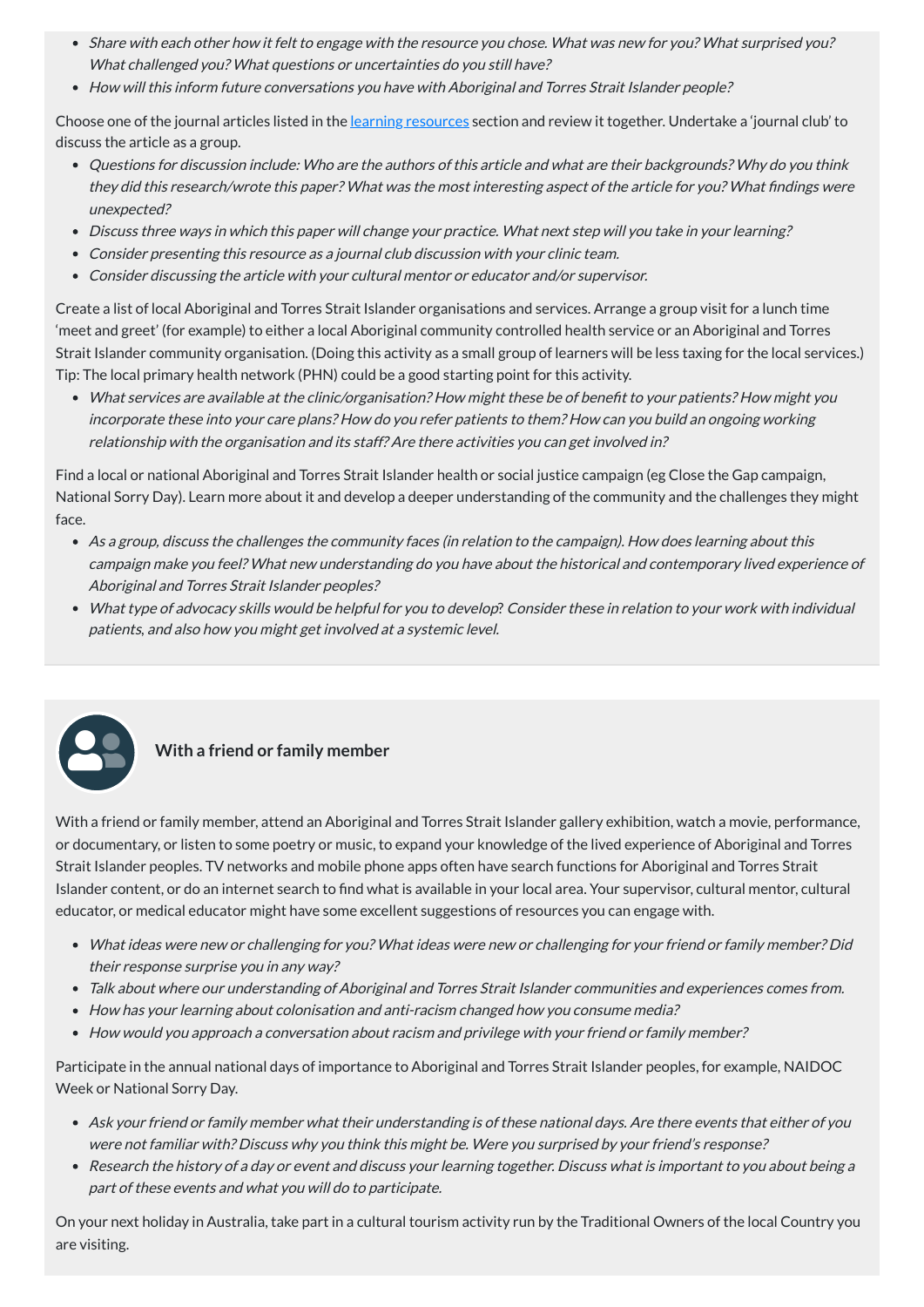- What is the name of the Country and Traditional Owner group(s) of the place you visited? What did you learn about local history, cultural/sacred sites, traditions and kinship?
- How did it feel to experience <sup>a</sup> holiday destination from <sup>a</sup> different point of view?
- What local language words did you pick up?

### **[Guiding topics and content areas](javascript:void(0))**

### **Instructions**

These are examples of topic areas for this unit that can be used to help guide your study.

Note that this is not a complete or exhaustive list, but rather a starting point for your learning.

- Develop:
	- an openness and desire to learn about Aboriginal and Torres Strait Islander health, from a place of cultural humility
	- a holistic approach to healthcare that incorporates social, emotional, physical, spiritual and cultural aspects
	- respect for, and willingness to learn from, cultural mentors and cultural educators
	- an understanding of your own cultural identity, cultural lens and worldview, beliefs, values, behaviours and communication styles, and how these impact consultations and relationships with Aboriginal and Torres Strait Islander patients, staff and community members
	- an understanding of the culture and worldview of Western healthcare systems, and the impact of this on Aboriginal and Torres Strait Islander peoples' healthcare experiences and access.
- Practise anti-racism in healthcare by:
	- examining own conscious and unconscious biases and prejudices towards Aboriginal and Torres Strait Islander peoples and actively work to transform them
	- describing the negative impact of stereotyping on therapeutic relationships and Aboriginal and Torres Strait Islander health outcomes
	- recognising and act in response to witnessed interpersonal discrimination
	- $\circ$  recognising and addressing systemic discrimination within general practice and healthcare systems
	- recognising, and committing to mitigating, one's own privilege as a non-Indigenous person, and power imbalances inherent within the patient–doctor relationship.
- Understand and recognise population health considerations, such as:
	- relevant screening guidelines for a preventive health assessment for Aboriginal and Torres Strait Islander patients
	- the increased relative risks of certain health conditions within the Aboriginal and Torres Strait Islander community
	- $\circ$  the increased relative risk of chronic disease at a younger age
	- $\circ$  the increased relative risk of multimorbidity
	- the colonial and socioeconomic determinants of health, and explain how they underpin and drive differences in healthcare access and health inequities:
		- colonial:

- systemic and interpersonal racism
- exclusion and marginalisation from access to socioeconomic opportunities
- disempowerment and lack of self-determination/self-governance
- forced removal of children and disruption of families (Stolen Generations, child protection)
- intergenerational trauma
- forced loss of language and cultural practices
- disproportionate incarceration rates (racial profiling within law enforcement)
- socioeconomic:
	- **housing pressures**
	- income and employment
	- $\blacksquare$  education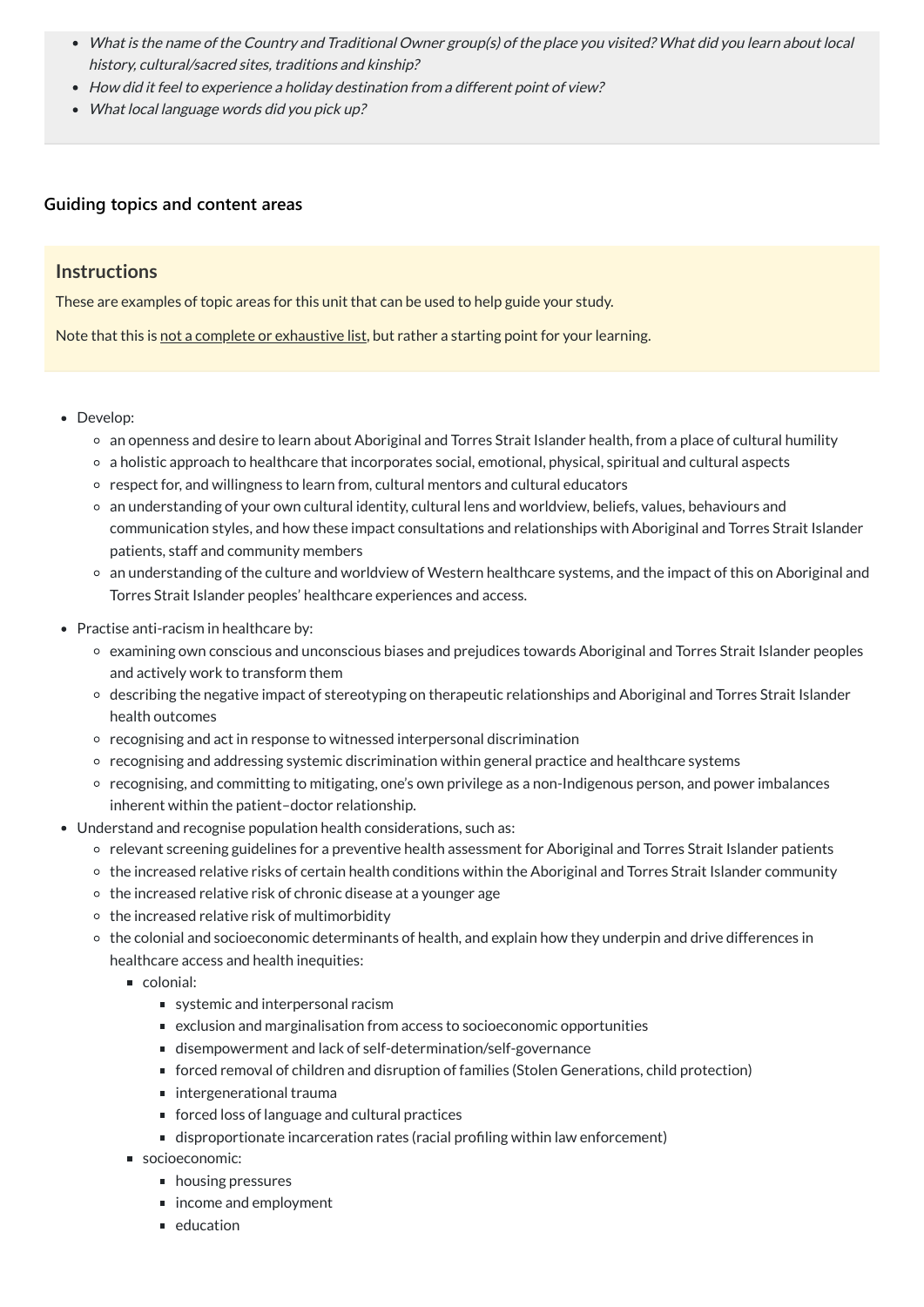- understand local barriers to accessing healthcare (eg transport, geography, availability of Aboriginal and Torres Strait Islander-specific healthcare services, cultural safety of local primary healthcare and social services), and describe approaches to mitigating these factors.
- Use a strengths-based approach in all aspects of Aboriginal and Torres Strait Islander health:
	- Describe cultural determinants of health, and appreciate their benefit in enhancing and maintaining health and wellbeing:
		- $\blacksquare$  family and kinship
		- traditional languages, including language revitalisation
		- cultural practices, traditions, ceremony, spirituality, lore and law
		- connection to Country
		- resilience and survival (of colonisation).
- Understand cultural safety, including:
	- how a lack of cultural safety at individual and systemic levels acts as a significant barrier to healthcare access
	- the measures that can be implemented in general practice and primary healthcare to improve cultural safety, including but not limited to:
		- creating a welcoming environment
		- giving an Acknowledgement of Country (and know how this differs to a Welcome to Country)
		- cultural safety training for all staff
		- ensuring all staff know of, and routinely use, relevant Aboriginal and Torres Strait Islander clinical and preventive health guidelines
		- registering the clinic for the Practice Incentives Program Indigenous Health Incentive (PIP IHI)
		- accurately recording Aboriginal and Torres Strait Islander identity in patient records (and having culturally appropriate and respectful policy, procedures and training in place to ensure this)
		- ensuring staff know of, and routinely offer patients access to, relevant Aboriginal and Torres Strait Islander-specific MBS and PBS items; for example:
			- Aboriginal and Torres Strait Islander MBS health checks and subsequent access to allied health services and Aboriginal and Torres Strait Islander healthcare providers
			- Closing the Gap PBS Co-Payment Program
			- Aboriginal and Torres Strait Islander PBS eligibility for medicines
	- appreciate the diversity of Aboriginal and Torres Strait Islander peoples and cultures, and know that what is appropriate in one community might not be appropriate in another.
- Use effective communication skills; for example:
	- respectfully ask all patients about their Aboriginal and Torres Strait Islander identity and explain why this is important, and be aware of the complex historical and contemporary contexts in which people interact with questions about identity
	- develop trust and rapport with Aboriginal and Torres Strait Islander patients and understand the time and skill that this takes
	- use appropriate terminology in reference to Aboriginal and Torres Strait Islander peoples, including community preference for naming protocols for local language/tribe/group/nation
	- o know the name of the Traditional Owner group(s) of the land on which you live and work
	- know about local Aboriginal and Torres Strait Islander language and words in common use (eg Sorry Business, men's and women's business, deadly, mob, yarning) and how these might differ across Australia
	- $\circ$  appreciate the importance of tailoring communication to the local context, including:
		- understand and use cultural communication styles, including verbal and non-verbal cues (eg use of silence, eye contact, indirect communication), and know where and when these are appropriate or not appropriate; know how these differ to your own cultural communication styles and how to be adaptive
		- work with Indigenous language interpreters if patients do not speak English as a first language, and recognise the challenges of working with them, including lack of access to appropriately trained interpreters in all Indigenous languages, lack of linguistic knowledge to translate medical concepts into Indigenous languages, and poor understanding of even commonly used English health words, despite good conversational translation ability
		- use health promotion materials that are appropriate and tailored to the local community
	- appreciate the diversity of health beliefs and the use of traditional medicines; consider how these might differ from biomedical health frameworks and consider patients' biomedical health literacy; navigate the impact of this diversity on presentation, diagnosis and management plans
	- understand the diversity of cultural protocols, including gender considerations, death and dying, kinship structures, and cultural and family obligations, and be aware of those locally relevant to your practice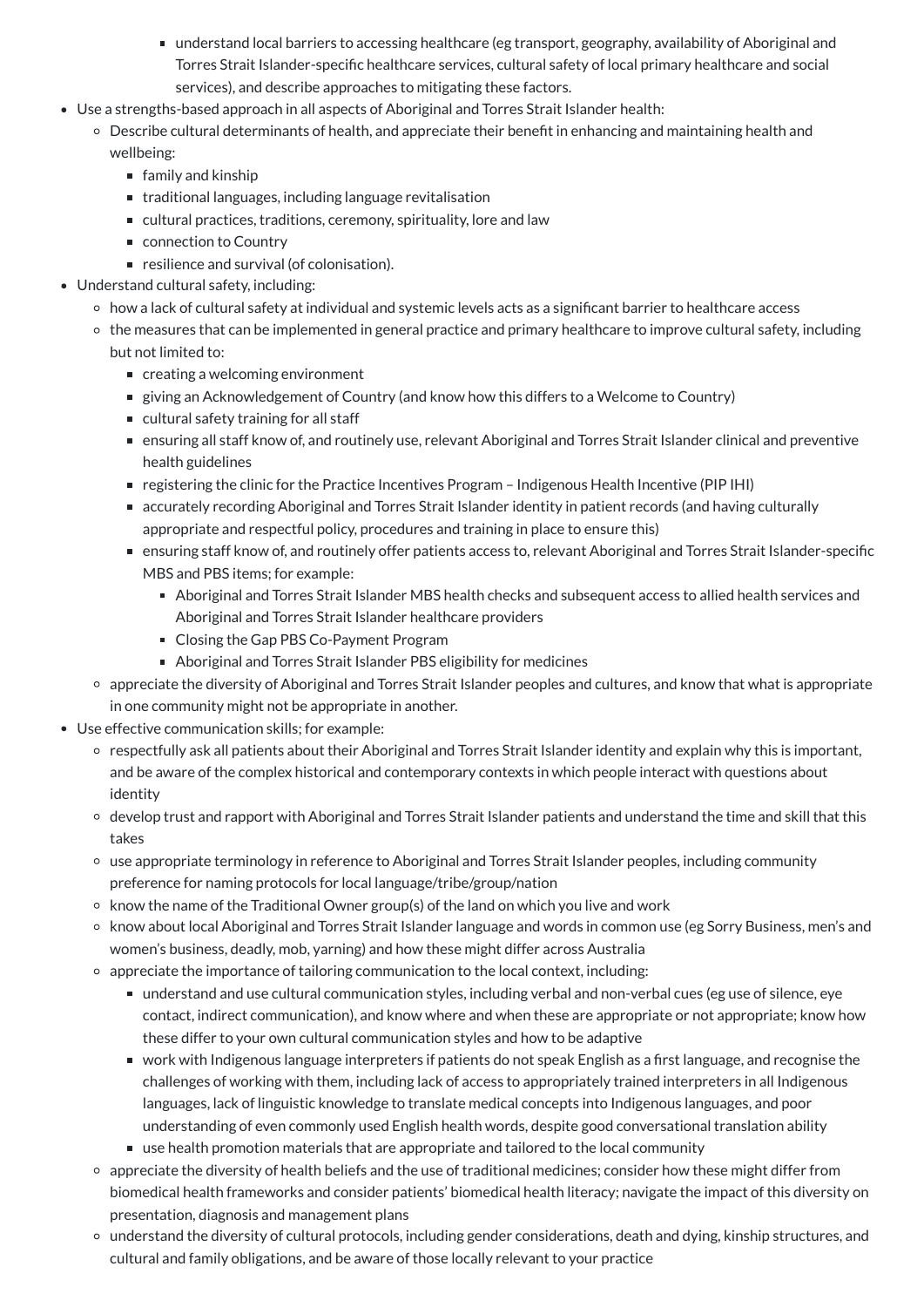- incorporate the sociocultural context into history-taking, assessment and shared management plans, and respond appropriately to patient preferences, priorities and needs
- appreciate the impact of miscommunication on health outcomes.
- Understand the importance of partnerships:
	- $\circ$  describe the unique role of, and develop effective working relationships with:
		- Aboriginal community controlled health organisations (ACCHOs) and Aboriginal medical services (AMS) (including knowing the difference between these types of organisations)
		- Aboriginal and Torres Strait Islander liaison officers
		- Aboriginal and Torres Strait Islander health practitioners and health workers
		- Indigenous language interpreters
	- know appropriate local referral pathways for patients to access primary and allied healthcare and social services specific to Aboriginal and Torres Strait Islander communities
	- understand the importance of family, kinship and community for Aboriginal and Torres Strait Islander people, and incorporate family-centred care into practice, where appropriate
	- be aware of the role of peak Aboriginal and Torres Strait Islander health organisations, including:
		- National Aboriginal Community Controlled Health Organisation (NACCHO) and state and territory affiliates
		- Australian Indigenous Doctors' Association (AIDA)
		- Congress of Aboriginal and Torres Strait Islander Nurses and Midwives (CATSINAM)
		- Indigenous Allied Health Australia (IAHA)
		- National Association of Aboriginal and Torres Strait Islander Health Workers and Practitioners (NAATSIHWP)
		- Indigenous General Practice Registrar Network (IGPRN).
- Advocate for Aboriginal and Torres Strait Islander peoples by:
	- understanding the impact of local and national historical events, and contemporary local, state and federal government policies on local community self-determination and wellbeing, and the flow-on effects on engagement with healthcare services
	- supporting and promoting self-determination, community involvement, self-governance, and local Aboriginal and Torres Strait Islander models of primary healthcare
	- appreciating the importance of allies in advocating for improvement in health equity and social justice
	- understanding the policies and laws that promote health equity and address colonial and socioeconomic determinants of health; being familiar with the National Aboriginal and Torres Strait Islander Health Plan 2013-2023 [\(https://www.health.gov.au/resources/publications/national-aboriginal-and-torres-strait-islander-health-plan-2013-](https://www.health.gov.au/resources/publications/national-aboriginal-and-torres-strait-islander-health-plan-2013-2023) 2023)
	- engaging with and supporting community initiatives and participating in days of national importance, such as Sorry Day, NAIDOC Week, Close the Gap Day and Reconciliation Week
	- understanding the importance of workforce parity for Aboriginal and Torres Strait Islander doctors, nurses, allied health and ancillary staff, and committing to providing culturally safe workplaces for Aboriginal and Torres Strait Islander colleagues.
- Be aware of issues relating to research:
	- the historical research harm done to Aboriginal and Torres Strait Islander communities, and the ongoing impact of these on contemporary research
	- the Australian Institute of Aboriginal and Torres Strait Islander Studies (AIATSIS) Code of Ethics for Aboriginal and Torres Strait Islander Research.

The following list of resources is provided as a starting point to help guide your learning only and is not an exhaustive list of **all resources.** It is your responsibility as an independent learner to identify further resources suited to your learning needs, and to ensure that you refer to the most up-to-date guidelines on a particular topic area, noting that any assessments will utilise current guidelines.

#### **[Learning resources](javascript:void(0))**

### **Instructions**

<span id="page-15-0"></span>**Journal articles**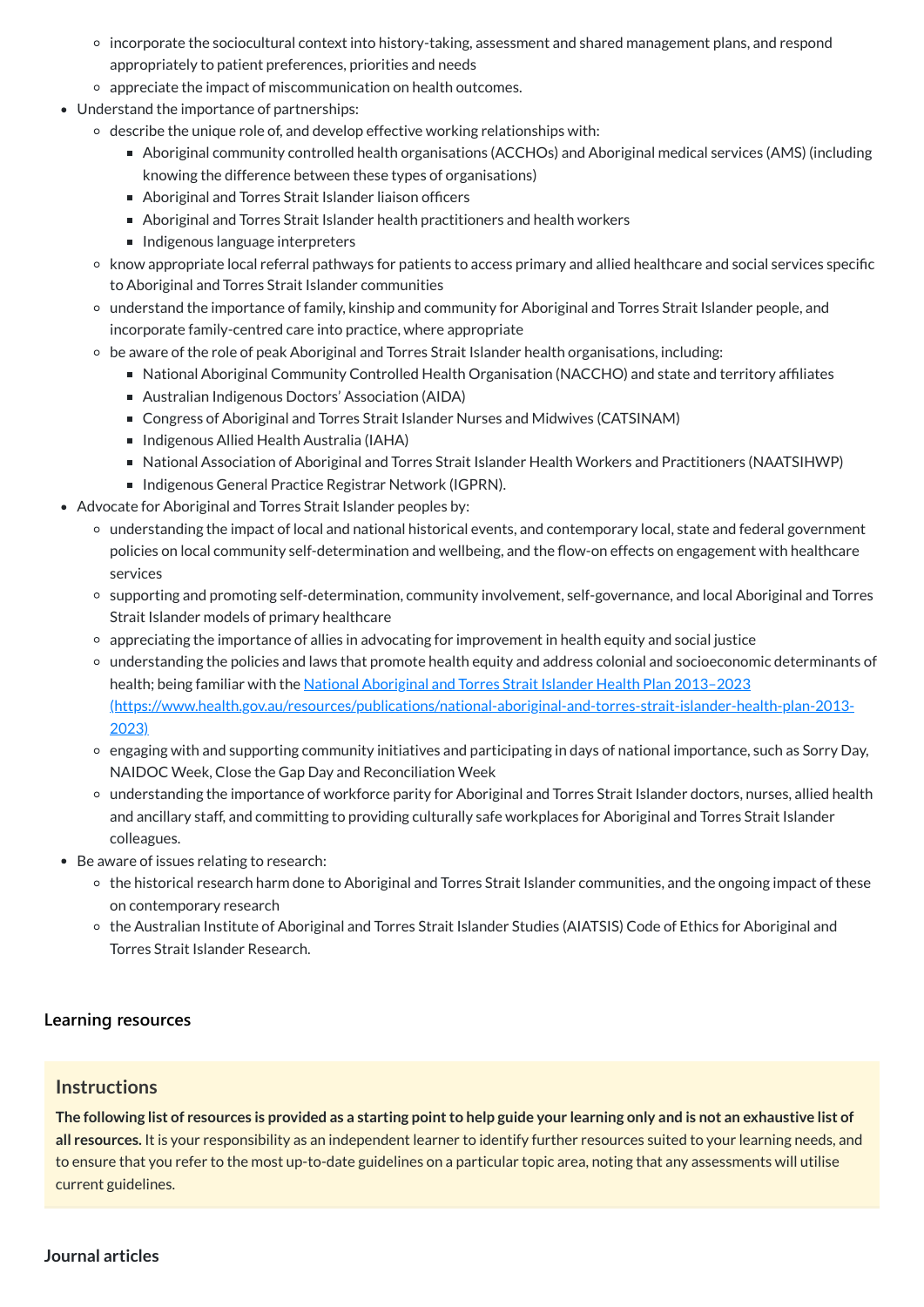In-depth qualitative research on Aboriginal perspectives on how GPs can develop cultural safety in their practices.

Abbott P, Dave D, Gordon E, Reath J. What do GPs need to work more effectively with Aboriginal patients?: Views of Aboriginal cultural mentors and health workers [\(https://www.racgp.org.au/afp/2014/january-february/aboriginal-cultural](https://www.racgp.org.au/afp/2014/january-february/aboriginal-cultural-mentors)mentors). Aust Fam Physician 2014 Jan;43(1/2):58–63.

• Curtis E, Jones R, Tipene-Leach D, Walker C, Loring B, Paine SJ, Reid P. Why cultural safety rather than cultural competency is required to achieve health equity: A literature review and recommended definition [\(https://equityhealthj.biomedcentral.com/articles/10.1186/s12939-019-1082-3\).](https://equityhealthj.biomedcentral.com/articles/10.1186/s12939-019-1082-3) Int J Equity Health 2019;18(1):1–7.

Current thinking on culturally safe practice.

• Jones R, Crowshoe L, Reid P, Calam B, Curtis E, Green M, Huria T, Jacklin K, Kamaka M, Lacey C, Milroy J. Educating for indigenous health equity: An international consensus statement (https://journals.lww.com/academicmedicine/fulltext/2019/04000/educating\_for\_indigenous\_health\_equity\_an.28.aspx). Acad Med 2019;94(4):512.

How Aboriginal and Torres Strait Islander patients perceive communication in healthcare, the role of communication in reinforcing or removing power imbalances, and culturally safe approaches to communication.

• Jennings W, Bond C, Hill PS. The power of talk and power in talk: A systematic review of Indigenous narratives of culturally safe healthcare communication [\(https://www.publish.csiro.au/py/py17082\)](https://www.publish.csiro.au/py/py17082) Aust J Prim Health 2018;24(2):109-15.

• Abbott P, Reath J, Gordon E, Dave D, Harnden C, Hu W, Kozianski E, Carriage C. General practitioner supervisor assessment and teaching of registrars consulting with Aboriginal patients – Is cultural competence adequately considered? [\(https://bmcmededuc.biomedcentral.com/articles/10.1186/1472-6920-14-167\)](https://bmcmededuc.biomedcentral.com/articles/10.1186/1472-6920-14-167) BMC Med Educ 2014;14(1):1–8.

A useful article for supervisors and medical educators that provides context for the foundations of Aboriginal and Torres Strait Islander health education.

• Paradies Y. Racism and indigenous health [\(https://oxfordre.com/publichealth/view/10.1093/acrefore/9780190632366.001.0001/acrefore-9780190632366-e-86\)](https://oxfordre.com/publichealth/view/10.1093/acrefore/9780190632366.001.0001/acrefore-9780190632366-e-86). In: Oxford Research Encyclopedia of Global Public Health. Oxford University Press, 2018.

A useful article for supervisors and medical educators on important factors to support learning in Aboriginal and Torres Strait Islander health.

• The Royal Australian College of General Practitioners. National guide to a preventive health assessment for Aboriginal and Torres Strait Islander people [\(http://www.racgp.org.au/clinical-resources/clinical-guidelines/key-racgp-guidelines/view-all](http://www.racgp.org.au/clinical-resources/clinical-guidelines/key-racgp-guidelines/view-all-racgp-guidelines/national-guide)racgp-guidelines/national-guide).

• The Royal Australian College of General Practitioners. Resources to support health checks for Aboriginal and Torres Strait Islander people [\(https://www.racgp.org.au/the-racgp/faculties/atsi/guides/2019-mbs-item-715-health-check-templates\).](https://www.racgp.org.au/the-racgp/faculties/atsi/guides/2019-mbs-item-715-health-check-templates)

### **Textbooks**

A framework for creating a culturally safe environment and enhancing health outcomes.

Taylor K, Guerin P. Health Care and Indigenous Australians: Cultural safety in practice, 3rd edn. UK:Macmillan Science & Educ. 2019. (Available from the RACGP library.)

The relationship between the social and political environment and health. Essential reading for anyone working in Aboriginal and Torres Strait Islander health.

Carson B, Dunbar T, Chenhall RD, Bailie R, editors. Social determinants of Indigenous health. Crow's Nest, NSW: Allen & Unwin, 2007. (Available from the RACGP library.)

Best practice clinical and policy management of the major health problems facing Aboriginal and Torres Strait Islander peoples. A definitive guide.

Couzos S, Murray R. Aboriginal primary health care: An evidence-based approach. Oxford University Press, 2008. (Available from the RACGP library.)

The evidence for the impact of racism on health.

#### **Online resources**

Comprehensive, gold standard guidelines for preventive health activities for Aboriginal and Torres Strait Islander peoples.

Templates for undertaking a health check in various age groups.

Resources to help general practice clinics implement cultural safety practices, policies and procedures.